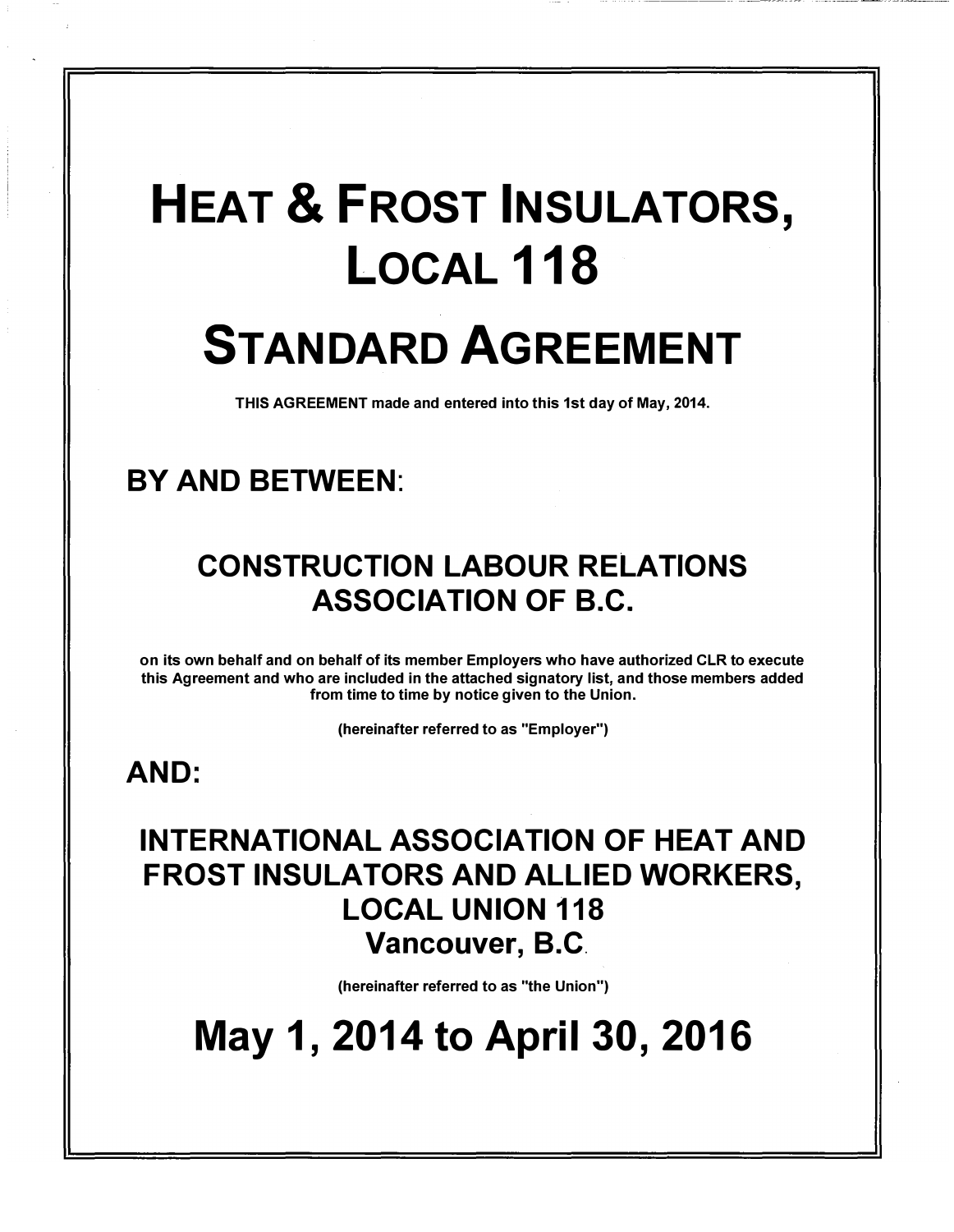## **Table of Contents**

| Clause 1.00         |  |
|---------------------|--|
| Clause 2.00         |  |
| Clause 3.00         |  |
| Clause 4.00         |  |
| Clause 5.00         |  |
| Clause 6.00         |  |
| Clause 7.00         |  |
| Clause 8.00         |  |
| Clause 9.00         |  |
| Clause 10.00        |  |
| Clause 11.00        |  |
| <b>Clause 12.00</b> |  |
| <b>Clause 13.00</b> |  |
| <b>Clause 14.00</b> |  |
| Clause 15.00        |  |
| <b>Clause 16.00</b> |  |
| <b>Clause 17.00</b> |  |
| <b>Clause 18.00</b> |  |
| Clause 19.00        |  |
| <b>Clause 20.00</b> |  |
| <b>Clause 21.00</b> |  |
| <b>Clause 22.00</b> |  |
| <b>Clause 23.00</b> |  |
| <b>Clause 24.00</b> |  |
| <b>Clause 25.00</b> |  |
| <b>Clause 26.00</b> |  |
|                     |  |
|                     |  |
|                     |  |
|                     |  |
|                     |  |
|                     |  |
|                     |  |

 $\hat{\mathcal{L}}$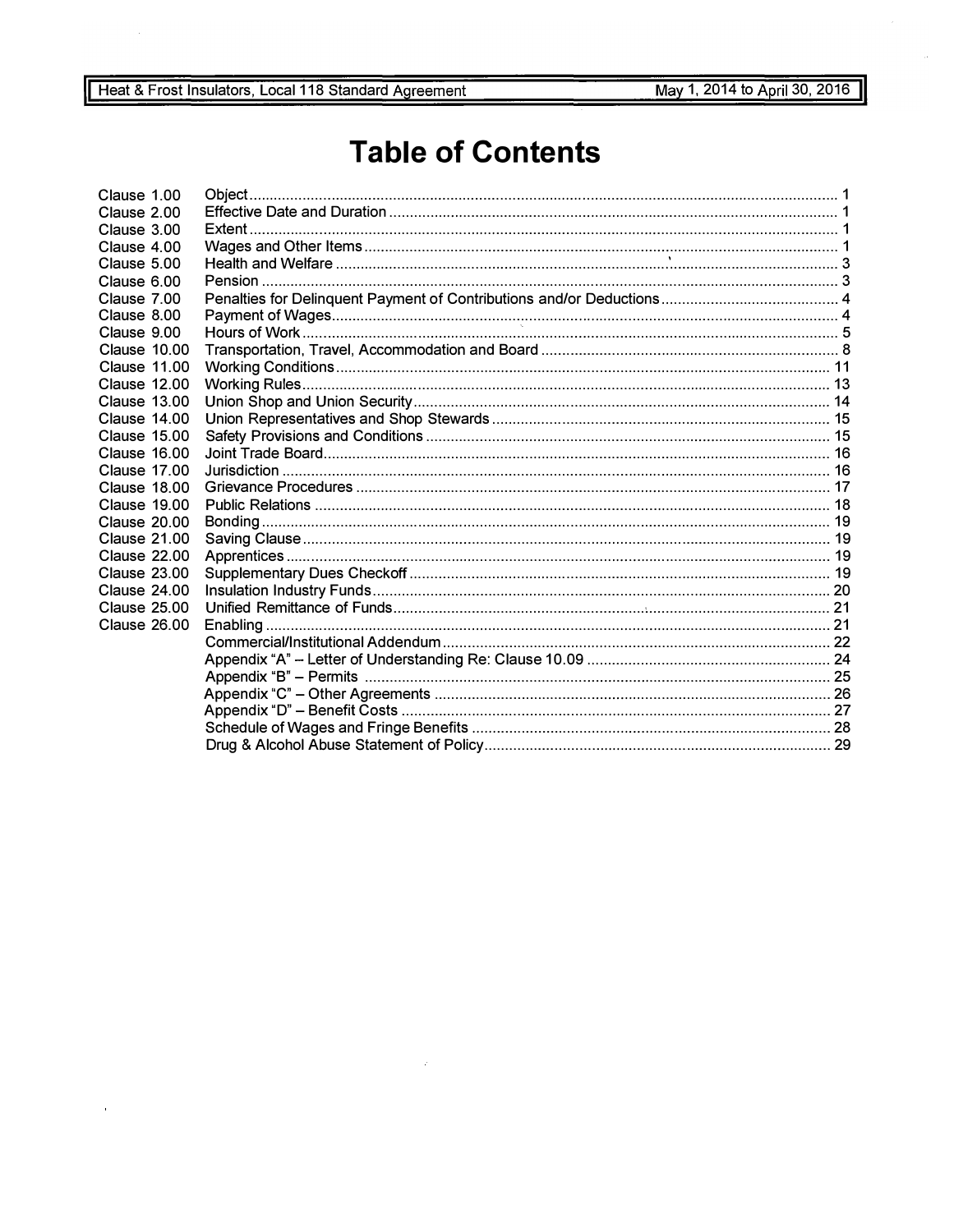#### CLAUSE 1 -- OBJECT

1.01 The objects of this Agreement are to stabilize the Building and Construction Industry; provide fair and reasonable working conditions and job security for Employees in the Industry; promote harmonious employment relationships between Employers and Employees; provide a mutually agreed method of resolving disputes and grievances arising out of the terms and conditions of this Agreement; prevent strikes and lockouts and work stoppages; enable the skills of both Employers and Employees to operate to the end that waste and avoidable and unnecessary expense and delays are prevented; promote good public relations.

#### CLAUSE 2 -- EFFECTIVE DATE AND DURATION

2.01 This Agreement shall be for the period from and including May 1st, 2014, to and including April 30th, 2016 and from year to year thereafter subject to the right of either party to the Agreement within four (4) months immediately preceding the date of expiry of this Agreement, which is April 30th, 2016, or immediately preceding the last day of April in any year thereafter by written notice to require the other party to the Agreement to commence collective bargaining.

In the event that the parties are unable by the expiry date of this Agreement to conclude a collective agreement for the subsequent period, the parties agree that the terms and conditions of employment provided for in this Agreement will continue to apply until a subsequent Agreement is reached, without prejudice to the right of either party to take action permitted by Part 5 of the Labour Relations Code, and without prejudice to the provisions of the new Agreement. In the event of a lawful strike or lockout, the terms and conditions will not be in force for the duration of the strike or lockout. The parties understand and agree that in the event a lawful strike ceases or a lawful lockout is lifted, the terms and conditions of the recently expired collective agreement will remain in full force and effect until a new collective agreement is reached.

#### CLAUSE 3 -- EXTENT

- 3.01 This Agreement shall apply to all areas of the Province of British Columbia, the Yukon Territory, and that portion of the Northwest Territories bounded by the B.C. and Yukon borders on the South and West respectively, and an extension of the B.C./Alberta border and the North Pole on the East and North respectively.
- 3.02 Employers signatory to this Agreement agree that work covered by this Agreement may be subcontracted only to contractors signatory to this Agreement.

#### CLAUSE 4 -- WAGES AND OTHER ITEMS

4.01 Hourly Rates and Classifications (Minimum only)

The minimum rate of wages recognized by this Agreement shall be as set out in the following schedules:

4.02 Journeyman Mechanic's Rate

|                              | May 1, 2014 | May 1, 2015 |
|------------------------------|-------------|-------------|
| Wages                        | \$35.890    | \$37.010    |
| Vac. & Stat. Hol.<br>Pay 12% | 4.307       | 4.441       |
| <b>Health &amp; Welfare</b>  | 3.345       | 3.345       |
| <b>Pension</b>               | 5.350       | 5.600       |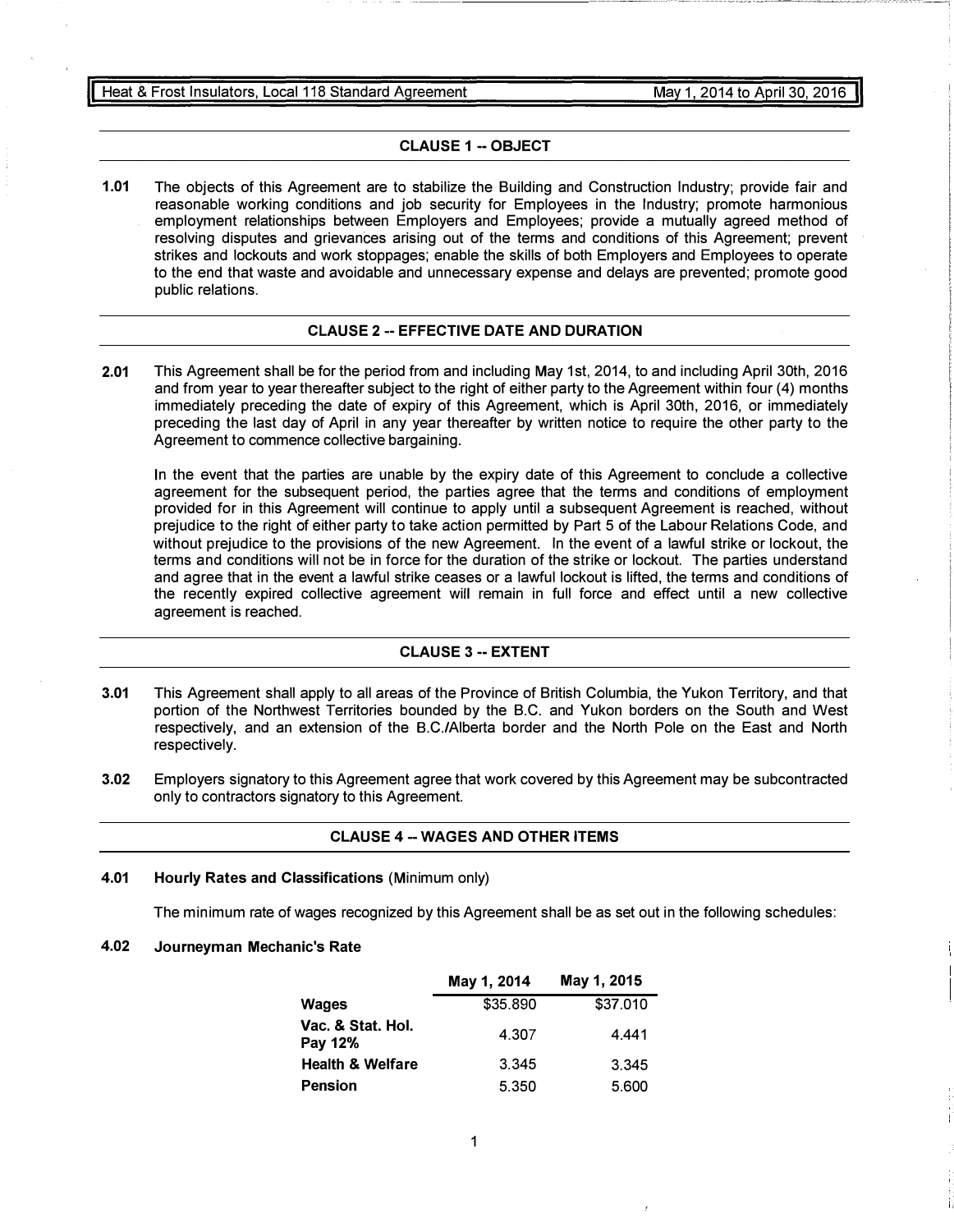The Journeyman Mechanic's rate includes the following contributions by the Employer:

- (a) A seven cents (\$0.07) per hour tool allowance;
- (b) A five cents (\$0.05) per hour protective clothing allowance.

#### . 4.03 Apprentice Rates

|                | ℅   | May 1, 2014 | May 1, 2015 |
|----------------|-----|-------------|-------------|
| $8th$ 6 months | 90% | \$32.30     | \$33.31     |
| $7th$ 6 months | 85% | \$30.51     | \$31.46     |
| $6th$ 6 months | 80% | \$28.71     | \$29.61     |
| $5th$ 6 months | 75% | \$26.92     | \$27.76     |
| $4th$ 6 months | 70% | \$25.12     | \$25.91     |
| $3rd$ 6 months | 65% | \$23.33     | \$24.06     |
| $2nd$ 6 months | 60% | \$21.53     | \$22.21     |
| $2nd$ 3 months | 55% | \$19.74     | \$20.36     |
| $1st$ 3 months | 50% | \$17.95     | \$18.51     |
|                |     |             |             |

#### 4.04 Foremen Rates

The Employer shall determine the number of Employees required for the performance of any work function and shall select and appoint all Foremen and allocated work to be performed. Any Mechanic who is expected to work, supervise and direct three (3) but not more than twelve (12) persons shall be classed as a Working Foreman, shall be expected to use the tools of the trade and be paid one hundred and fifteen percent (115%) of the Journeyman Mechanic's rate.

When an Employee is required to look after three (3) or more jobs he shall be classed as a working foreman.

#### 4.05 General Foremen

When more than one (1) Foreman is required on any job, one (1) will be designated as a General Foreman and shall be paid one hundred and twenty percent (120%) per hour or more of the Journeyman Mechanic's rate.

A General Foreman is non-working and when a second crew is established is responsible for up to six (6) Employees.

4.06 Employees who are required to apply insulation by spray method or apply mastic insulation by any method shall be supplied with suitable coveralls.

#### 4.07 Underground

On industrial projects Employees required to work underground shall receive prevailing rates plus ten percent (10%). This clause shall not apply to work performed within basements of buildings or open ditches.

#### 4.08 Vacation and Statutory Holiday Pay

Ń

Annual Vacation Pay, at six percent (6%) of gross wages and Statutory Holiday Pay, also at six percent (6%) of gross wages, shall be combined and shall be accrued at the rate of twelve percent (12%) of gross wages.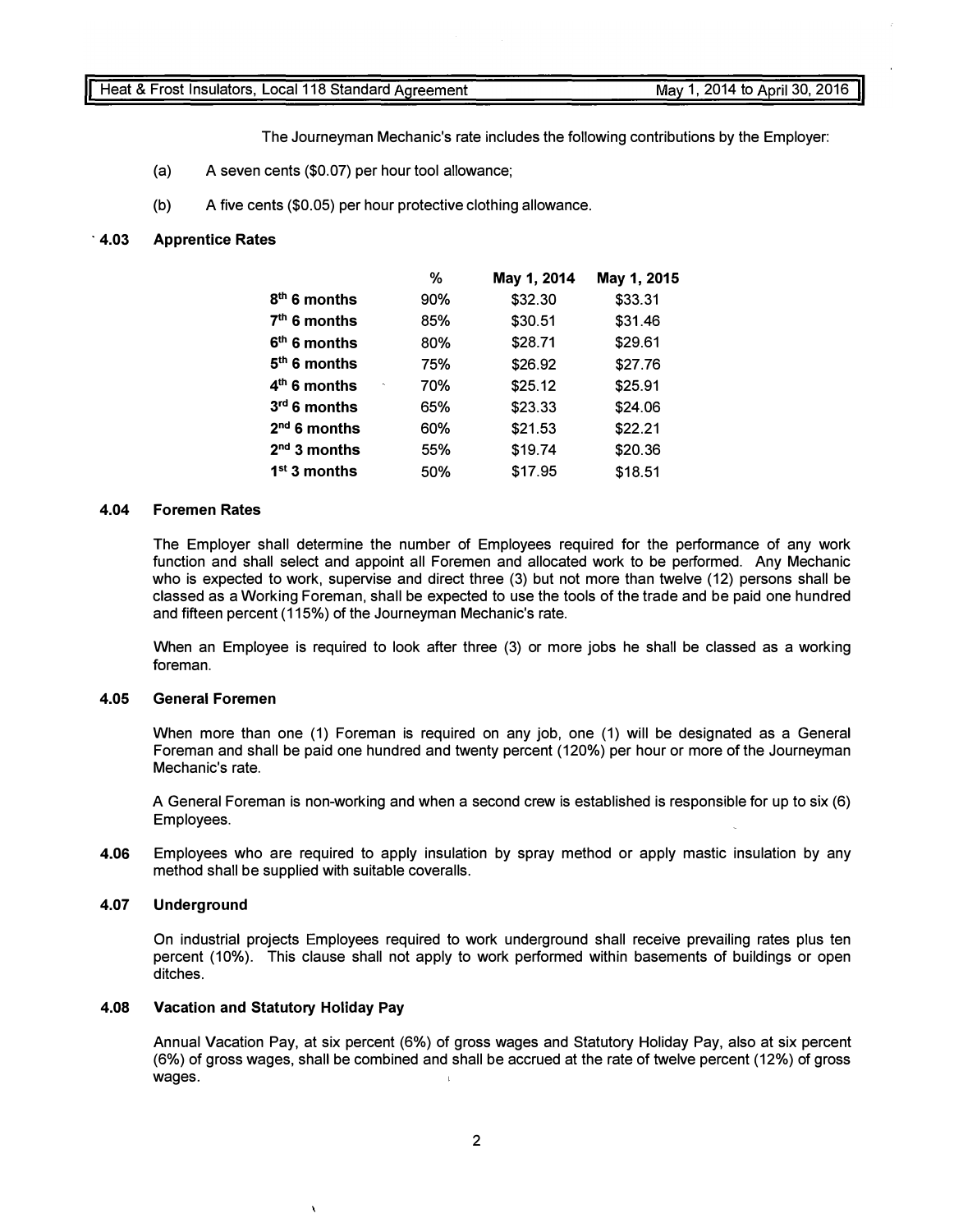Vacation and Statutory Holiday pay will be paid to each Employee on each pay cheque or upon termination of employment. An Employee may take up to three (3) weeks' annual vacation in any calendar year. The vacation period will be arranged by mutual agreement between the member and the Employer.

4.09 The recognized holidays are New Year's Day, Family Day, Good Friday, Easter Monday, Victoria Day, Canada Day, Friday immediately prior to B.C. Day, B.C. Day, Friday immediately prior to Labour Day, Labour Day, Thanksgiving Day, Remembrance Day, Christmas Day, Boxing Day, and any such day as may be declared a Public Holiday by the Federal and/or Provincial Government. No work will be performed on Labour Day. All work performed on Statutory Holidays shall be paid for at the appropriate overtime rate.

On all commercial/institutional projects the Friday before Labour Day may be floated and the day therefore worked at straight time rates, with an alternate day scheduled to be taken off as mutually agreed between the Employer and the employee.

When a Statutory Holiday falls on a Saturday or Sunday, the following Monday will be observed. When Christmas and Boxing Days fall on Saturday and Sunday, the following Monday and Tuesday will be observed.

#### **CLAUSE 5 -- HEALTH AND WELFARE**

- 5.01 Employers agree to pay to the Trustees of the International Heat and Frost Union, Local 118, Health and Welfare Trust Fund three dollars and thirty-four and one-half cents (\$3.345) for all hours earned for the purpose of the said Fund as set forth in the Trust Agreement.
- 5.02 It is also required that if the Employer fails to remit the report with covering cheque before the fifteenth (15th) of the month following the calendar month in respect of which it is payable, then the Employer remains liable to the Fund to the amount of the contribution not remitted.
- 5.03 The Union shall appoint from among the members of Local Union 118 Trustees to the International Heat and Frost, Local 118 Health and Welfare Trust Fund.

#### CLAUSE 6 -- PENSION

6.01 Employers agree to pay to the Trustees of the International Heat and Frost Union, Local 118, Pension Trust Fund, five dollars and thirty-five cents (\$5.35) and, effective May 1, 2015, five dollars and sixty cents (\$5.60) for all hours earned for the purpose of the said Fund as set forth in the Trust Agreement.

This amount shall be pro-rated for Apprentices as follows:

|                          |       | May 1, 2014 | May 1, 2015 |
|--------------------------|-------|-------------|-------------|
| $1st$ 3 months           | 50%   | \$2.68      | \$2.80      |
| 2 <sup>nd</sup> 3 months | - 55% | \$2.94      | \$3.08      |
| 2 <sup>nd</sup> 6 months | 60%   | \$3.21      | \$3.36      |
| 3 <sup>rd</sup> 6 months | 65%   | \$3.48      | \$3.64      |
| 4 <sup>th</sup> 6 months | 70%   | \$3.75      | \$3.92      |
| 5 <sup>th</sup> 6 months | 75%   | \$4.01      | \$4.20      |
| 6 <sup>th</sup> 6 months | 80%   | \$4.28      | \$4.48      |
| 7 <sup>th</sup> 6 months | 85%   | \$4.55      | \$4.76      |
| 8 <sup>th</sup> 6 months | 90%   | \$4.82      | \$5.04      |

6.02 It is also required that if the Employer fails to remit the report with covering cheque before the fifteenth (15th) of the month following the calendar month in respect of which it is payable, then the Employer remains liable to the Fund to the amount of the contribution not remitted.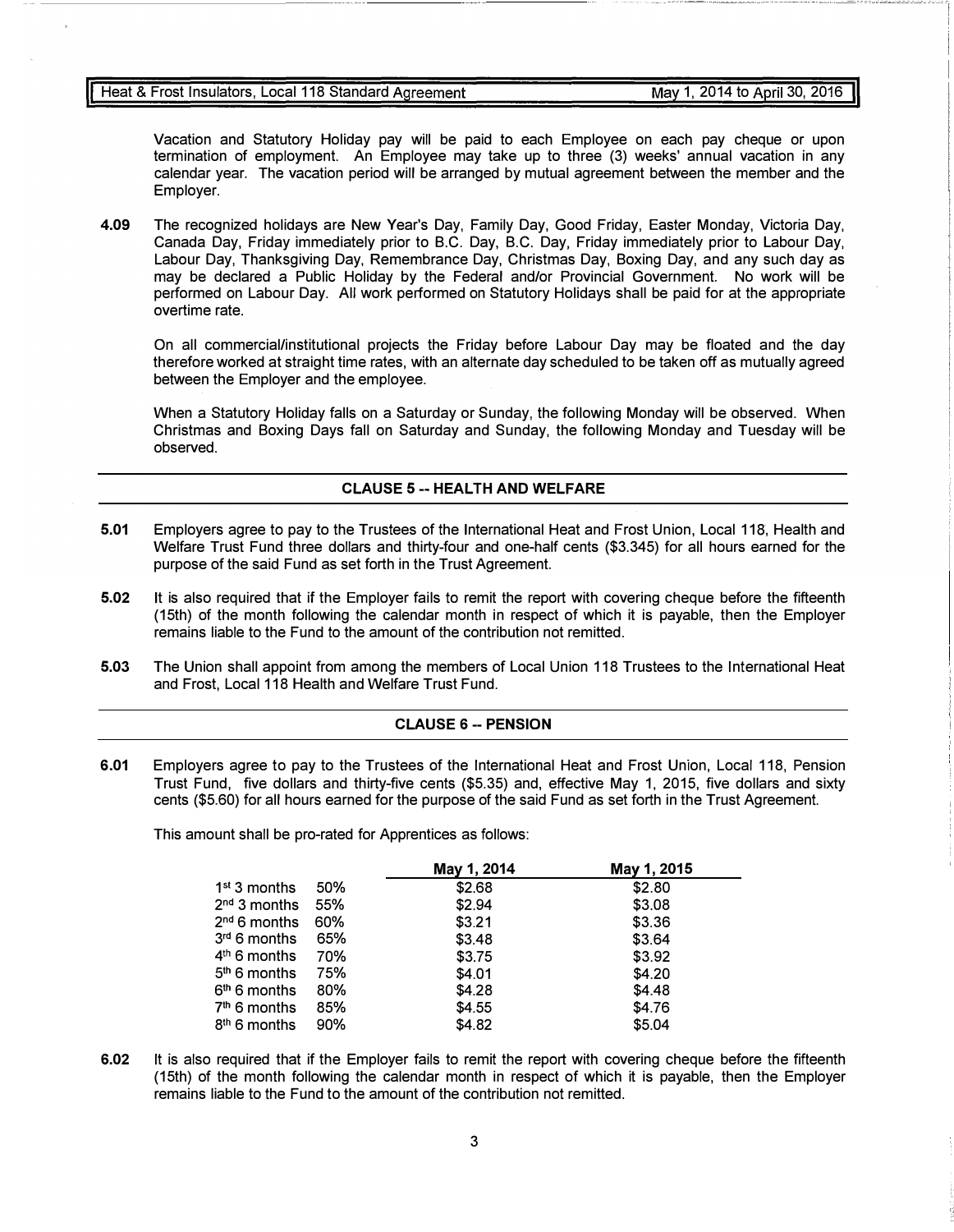- (a) The Employer shall, at least weekly, pay to each Employee covered by this Agreement, all wages earned by the Employee to a day not more than five (5) working days prior to the date of payment provided that if a Statutory Holiday falls on the regular pay day, payment will be made the preceding day.
- {b) The Employer will provide a separate or detachable itemized statement with each pay showing the number of hours of straight time rate and at overtime rate, the wage rate and total deductions from the amount earned, as well as contributions by the Employer to the Welfare Fund and the Pension Fund. Vacation and Statutory Holiday pay will be paid by separate cheques.
- {c) The Employer may institute electronic payroll with mutual agreement of employees.

#### 8.02 Termination, Discharge or Layoff

8.01 Pay Day

{a) In the event that an Employee covered by this Agreement ceases to be an Employee of the Employer by reason of layoff, the Employee shall be paid all his wages and holiday pay earned by the Employee as follows:

If the job is in the same area where the firm is established or where a payroll department is set up, then the Employee shall be paid no later than one (1) working day after he ceases to be an Employee.

If the job is not in the same area where the firm is established or there is no payroll set up, then the Employee shall be paid, or the Employer shall mail all accrued wages by registered mail to an address designated by the Employee not later than forty-eight (48) hours (two (2) business days) after he ceases to be an Employee.

{b) In the event that an Employee is discharged for cause or if the Employee voluntarily quits the job, the Employee shall be paid all his wages and holiday pay earned by the Employee as follows:

#### 4

### CLAUSE 7 -- PENALTIES FOR DELINQUENT PAYMENT OF CONTRIBUTIONS AND/OR DEDUCTIONS

6.03 The Union shall appoint from among the members of Local Union 118 Trustees to the International Heat

- 7.01 The Union will advise the Employer within forty-eight (48) hours, in writing, of any delinquency.
- 7.02 If the Employer fails to respond within forty-eight (48) hours of receipt of notification exclusive of Saturday, Sunday and holidays, the Union may require the greater of ten dollars (\$10.00) or ten percent (10%) penalty of the amount of the late payment and/or withdraw its members from the Employer without contravening the terms of this Agreement. Should an Employer have been previously in default under the provisions of this Clause, the Union may require the following:
	- {a) Require the Employer to provide proof of financial responsibility to the Union.
	- {b) Demand that the Employer deposit a Bond or Cash Deposit of up to Five Thousand Dollars (\$5,000.00) with Heat and Frost Insulators Local 118 for use in default of payments.
	- {c) Such bond or cash deposit will return to the Employer when the Employer has satisfied all obligations in payment of wages and/or contributions and no members of the Union remain on the Employer's payroll.

CLAUSE 8 -- PAYMENT OF WAGES

and Frost, Local Union 118 Pension Fund.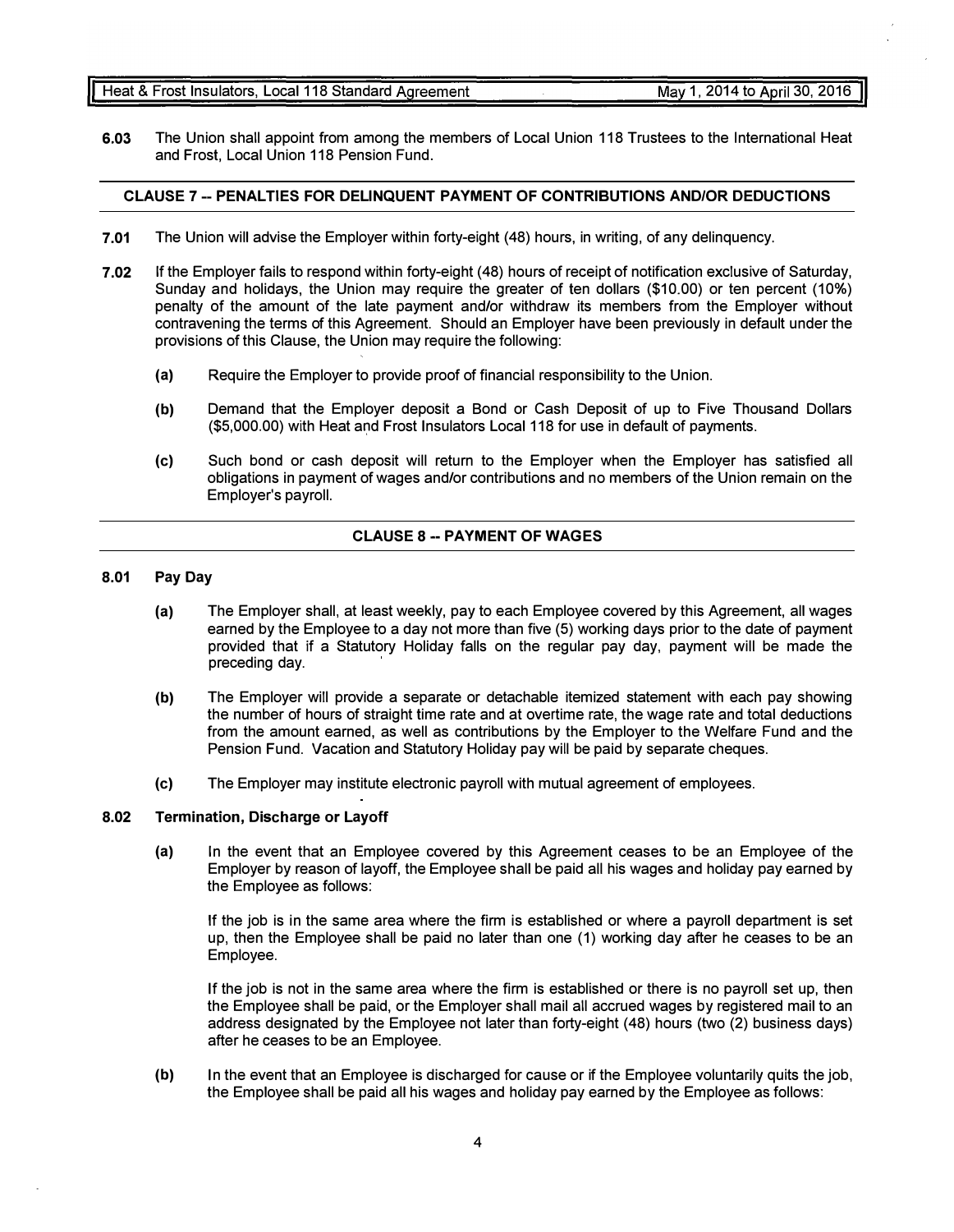If the job is in the same area where the firm is established or where a payroll department is set up, then the Employee shall be paid not later than two (2) working days after he ceases to be an Employee.

If the job is not in the same area where the firm is established or there is no payroll set up, then the Employee shall be paid, or the Employer shall mail all accrued wages by registered mail to an address designated by the Employee not later than seventy-two (72) hours (three (3) business days) after he ceases to be an Employee.

#### 8.03 Special Pay Conditions

- (a) When Employees are not paid their wages in accordance with Clause 8.02 they shall be paid their hourly rate for eight (8) hours, out of each twenty-four (24) hour period spent by them waiting to be paid. Acts of God shall be exempt from the provisions of this Clause. The Union shall exercise discretion in the application of Clause 8.03(a).
- (b) In the event an Employee is laid off by the Employer, the Employer shall provide travel allowance as set out in Clause 10 of this Agreement.
- (c) In the event an Employee is laid off by the Employer on an out-of-town job and return transportation is not available that day, the Employer shall provide LOA or accommodation plus meal allowance. Men discharged for cause (other than inefficiency) shall be exempt from this Clause 8.03.

#### 8.04 E. I. Record of Employment

Employees shall be given their Employment Insurance Record of Employment at time of discharge or layoff on the job or where possible, arrangements made whereby their cheque and Employment Insurance Record of Employment will be mailed to them not later than the following day.

#### 8.05 Termination Slip

The Employer will complete a termination slip which has been mutually agreed to. The slip supplied by the Union shall state the reason for the Employee's termination and whether or not he/she is eligible for rehire. Such slip shall be mailed to the Union Office within forty-eight (48) hours, Saturdays, Sundays and holidays excluded.

#### CLAUSE 9 -- HOURS OF WORK

#### 9.01 Regular Hours of Labour

- (a) The regular work day shall be eight (8) hours between the hours of 7:00 a.m. and 5:30 p.m. The regular work week shall be five (5) days between Monday, 7:00 a.m. and Friday, 5:30 p.m.
- (b) The regular hours of work shall be observed except as follows: Regular hours may be varied to comply with Provincial fire regulations when posted or, where there is a good reason for varying regular hours because of climatic, transportation or project conditions, subject to agreement by the Employer and a majority of the members affected on the job and with the written sanction of the Local Union.

#### 9.02 Shift Hours

The Employer will operate additional shifts as and when required. The normal hours for each shift shall be as follows: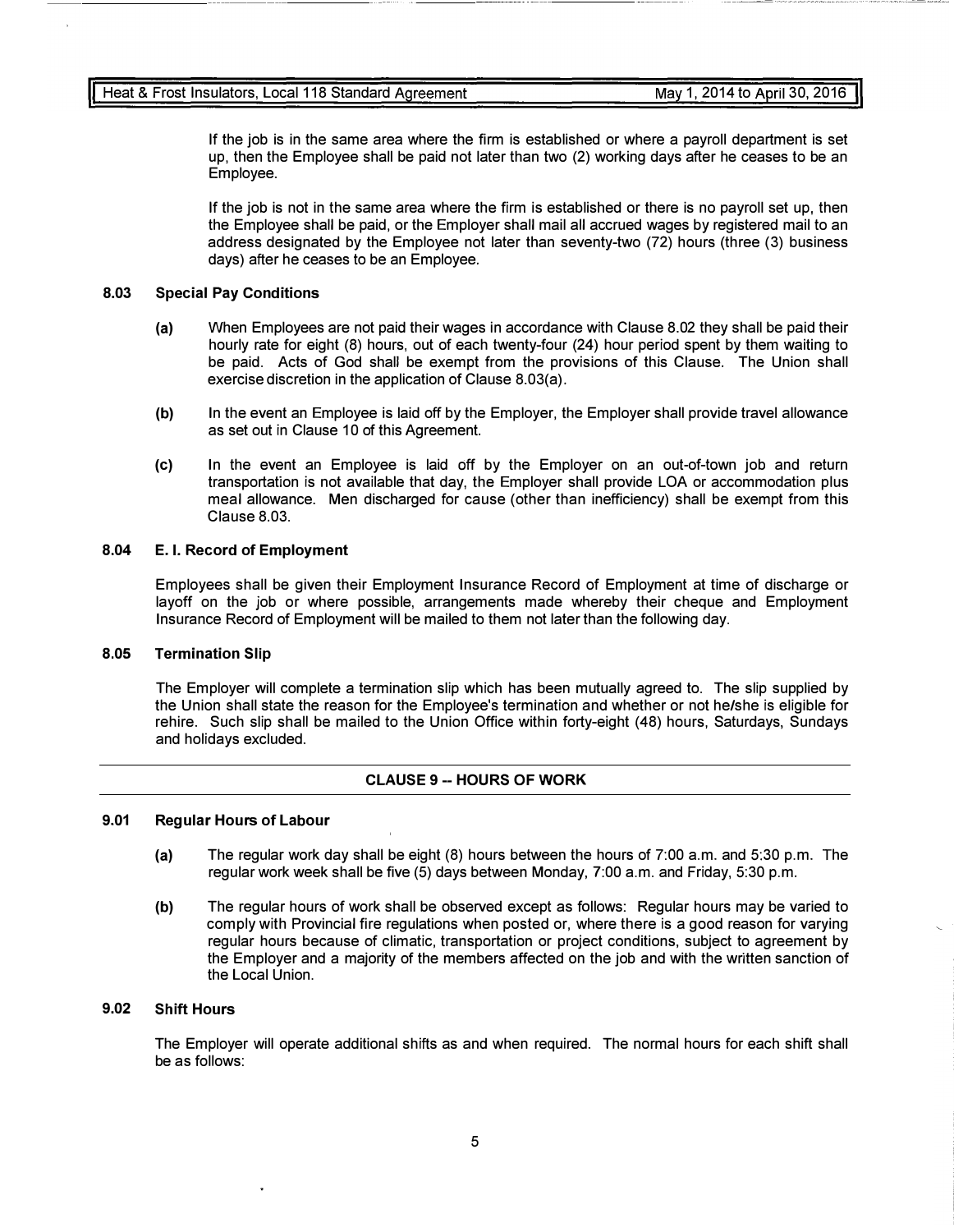#### (a) Day, Afternoon or Graveyard Shifts

More than one (1) shift may be worked at straight time rates. Day shift shall be paid eight (8) hours for eight (8) hours worked. Afternoon shift shall be paid eight (8) hours for seven and one-half (7-1/2) hours worked. Graveyard shifts shall be paid eight (8) hours pay for seven (7) hours worked. No employee shall be permitted to work two (2) consecutive shifts.

(b) An afternoon shift shall be constituted by two (2) consecutive work days. A graveyard shift shall be constituted by three (3) consecutive work days. In the event the shift is not constituted, overtime rates shall prevail. The shift constitutes the shift, not the worker.

#### (c) Shift Differential Two Scheduled Shifts

When only two (2) shifts can be scheduled in a twenty-four (24) hour period (9 or 10 hour shifts), each shift shall provide for a one-half (1/2) hour unpaid meal period. A shift premium of six dollars (\$6.00) per hour shall apply on all hours worked on the second shift. Shift premiums shall not apply on Saturdays, Sundays or Statutory Holidays.

(d) If an Employee is required to return to work before an eight (8) hour break occurs, he shall be paid double time rates until such time as an eight (8) hour break does occur.

#### 9.03 Overtime

#### (a) Commercial /Institutional

The first two (2) hours of overtime daily Monday to Friday and the first eight (8) hours worked on Saturday shall be paid at the rate of time and one-half (1-1/2). All other overtime inclusive of work on Sundays or Statutory Holidays shall be paid at the rate of double time. In addition, Saturday may be worked at straight time rates to make up for lost regular hours Monday to Friday.

#### (b) Industrial

The first two (2) hours of overtime daily Monday to Friday shall be paid at the rate of time and one-half (1-1/2). All other overtime inclusive of work on Saturdays, Sundays or Statutory Holidays shall be paid at the rate of double time.

- (c) Where work is scheduled to continue beyond ten (10) hours, the Employer shall then, prior to overtime, provide a hot meal, and one-half (1/2) hour at straight time to consume same, and every four (4) hours thereafter at no expense or loss to the Employee.
- (d) No member shall be penalized for refusing to work overtime.

#### 9.04 Compressed Work Week

A compressed work week may be established by the Employer as set out below. The terms and conditions of such compressed work week are as follows:

- (a) Hours of Work
	- (i) Ten (10) straight time hours shall constitute the compressed work week day shift. Forty (40) straight time hours, Monday through Thursday inclusive, or Tuesday through Friday inclusive, shall constitute the regular work week.
	- (ii) The scheduled start time of the shift may be varied by up to one (1) hour earlier or later at the discretion of the Employer.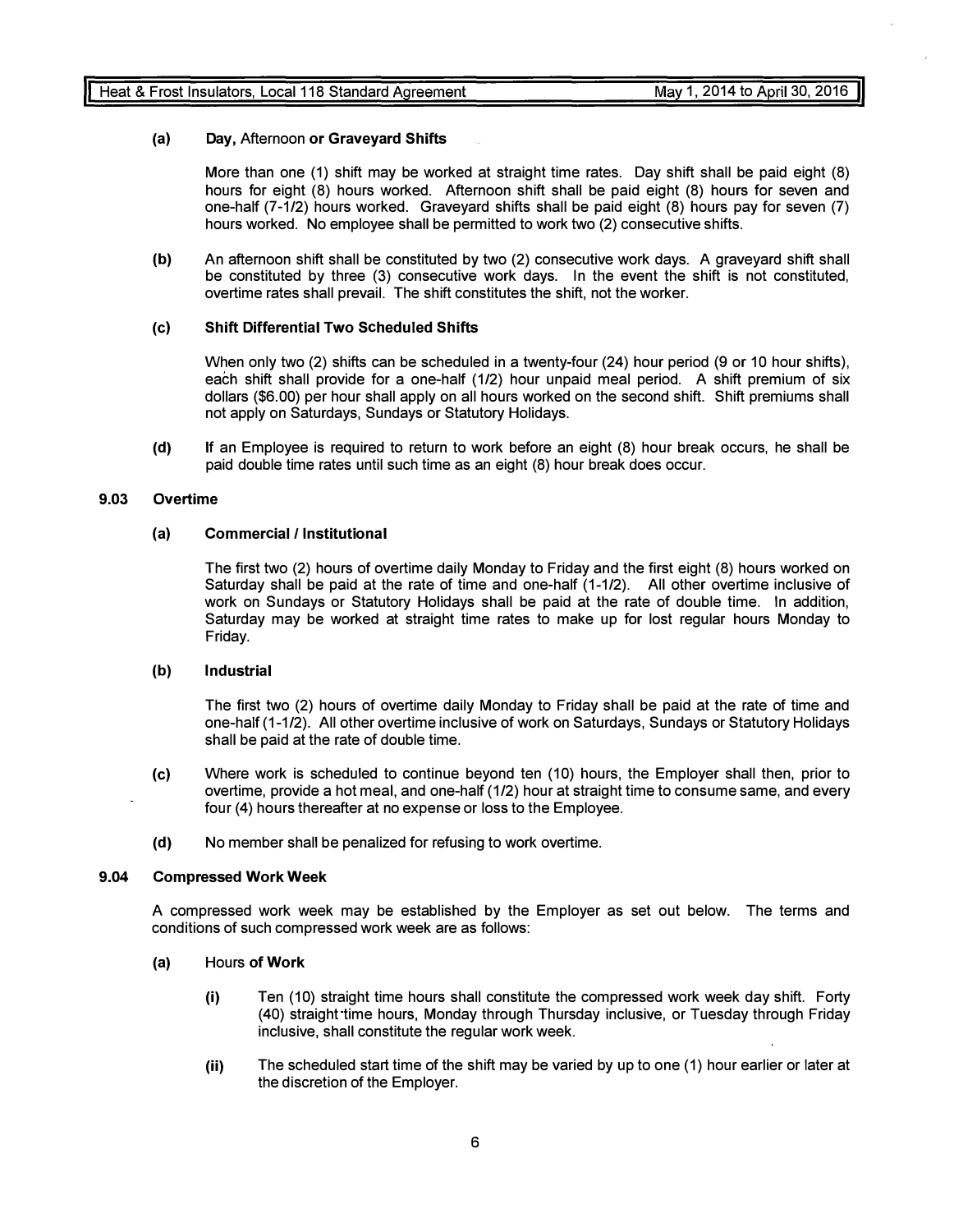---------------�---- - --��---------�

#### (b) Overtime

- (i) The first ten (10) hours of overtime worked on the Friday of a Monday to Thursday compressed work week, or on the Monday of a Tuesday through Friday compressed work week, shall be payable at one and one-half (1 1/2) times the otherwise straight time hourly wage rate.
- (ii) On Commercial/Institutional jobs, the first eight (8) hours of overtime worked on a Saturday shall be payable at one and one-half (1 1/2) times the otherwise applicable straight time hourly wage rate.
- (iii) All other overtime hours, including all hours worked in excess of ten (10) hours per day, all hours worked on commercial/institutional jobs in excess of eight (8) hours on a Saturday, and all hours worked on Sundays and Statutory Holidays, shall be payable at two (2) times the otherwise applicable straight time hourly wage rate.

#### (c) Statutory Holidays

All Statutory Holidays which occur during a compressed work week schedule shall be observed on the actual day of the Statutory Holiday, even if such day would otherwise have been a regularly scheduled day off (e.g. the Friday of a Monday to Thursday compressed work week or a Saturday or a Sunday, etc.). When a Statutory Holiday is observed in accordance with the foregoing, overtime rates shall not apply on a regular work day in lieu of the Statutory Holiday. All Statutory Holidays which occur on the second or third day of a compressed work week may be rescheduled by prior mutual agreement of the Employer and the Union.

#### 9.05 Occupied Buildings

On jobs in occupied buildings where work must be done outside of regular hours of the building occupants, a night shift (starting after 4:30 p.m.) may be worked providing eight (8) hours is paid for seven and one-half (7-1/2) hours worked. Eight (8) hours is paid for seven (7) hours worked on any shift starting after 9:00 p.m. Saturdays, Sundays and holidays shall be paid at overtime rates.

#### 9.06 Payment for Callout

Each Employee who is called out to work by the Employer or who reports for work at the normal starting time of his shift without notification, i.e. - the posting of bulletins, contact by telephone, instructions from the Foreman in charge of job - that no work is to be performed on the day in question shall, if he is in condition competent to perform his work assignments, be paid as follows:

- (a) In the event that no work is performed, regular wages for two (2) hours straight time plus applicable travel time and expenses shall be paid to the Employee.
- (b) In the event that work commences, regular wages at straight time for the actual time worked with a minimum of four (4) hours shall be paid to the Employee.
- (c) When the Employee is called out by the Employer to report for work and work commences other than during regular hours of work, the Employee shall be paid for the actual time worked outside of regular hours at the applicable overtime rate with a minimum of two (2) hours.
- (d) If an Employee fails to report for work at the time designated by the Employer, the provisions of this Clause 9.06 shall not apply and the Employee shall be paid for time actually worked at the applicable rate.
- (e) Where an Employee is dispatched to an out of town job and the Employer fails to provide work and requires an Employee to stand by for more than three (3) consecutive shifts, the Employee at his option, shall be deemed to have been laid off and shall be paid travel allowance as per Clause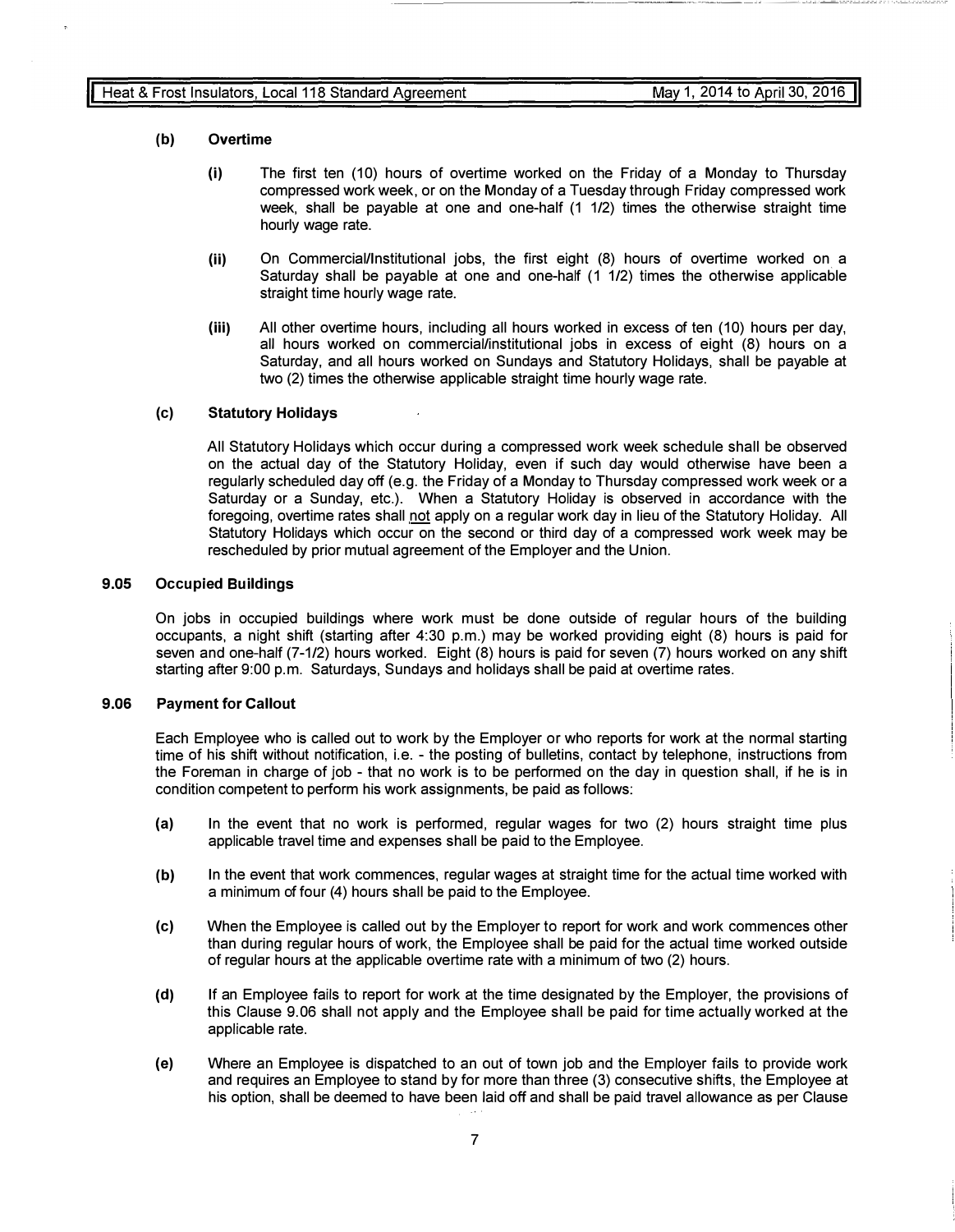10.

#### (f) Exceptions

In the event that work is suspended due to inclement weather or other reasons beyond the control of the Employer, the Employee shall receive a minimum of two (2) hours at the applicable rate and the provisions of Clause 9.02, Section (b) will be suspended.

#### CLAUSE 10 --TRANSPORTATION, TRAVEL, ACCOMMODATION AND BOARD

#### 10.01 Local Jobs

On jobs in and near Vancouver and Victoria to and from which an Employee travels daily at the direction of the Employer, transportation and travelling conditions shall be defined as follows:

#### (a) Vancouver Free Zone

The areas bounded by the Strait of Georgia on the west, the Canada/U.S.A. border on the south, the eastern border of Chilliwack on the east and north to include all of Horseshoe Bay, West and North Vancouver, Port Moody, Coquitlam, Pitt Meadows and Maple Ridge to 276th Street on the east shall be considered as a travel free zone for any and all work performed within those boundaries and by any and all Employees regardless of their place of residence.

#### (b) Victoria Free Zone

The areas of the City of Victoria, Esquimalt, Metchosin, to Duncan on the Malahat Highway and all of the Saanich Peninsula inclusive of Sidney and Swartz Bay shall be defined as a travel free zone for those Employees resident of those areas.

- (c) All travel outside of the free travel zones described above shall be paid for at the rate of fifty-four cents (\$0.54) and effective January 1, 2015, fifty-five cents (\$0.55) per kilometre each way to each Employee, from the border of the free zone to be measured over a route which a bus or automobile can reasonably be expected to travel, the distance to be taken to the nearest kilometre.
- (d) Employees shall be paid in addition all bridge, road tolls and ferry charges outside the established free zone.
- (e) Employees shall be on the jobsite at starting time.
- 10.02 Employees shall report at the regular starting time of their designated shifts. Where an Employee is required to travel from one (1) job to another job during working hours using his own vehicle, he shall be paid at the rate of fifty percent (50%) of Clause 10.01(c) as well as his regular hourly wage rate.

#### 10.03 Out of Town Jobs

When an Employee is directed by his Employer not to return from the jobsite each day to the free zones about Vancouver or Victoria, the Employee shall be considered to be working on an out- of-town job.

#### 10.04 Camp Accommodation and Board

Where camps have been established in accordance with the B.C. and Yukon Building and Construction Trades Council Camp Rules the Employees covered by this Agreement shall receive their living accommodation and board in these camps. Notwithstanding this, the Employer may, at his option, require the General Foreman to live in accommodations other than the camp that is being supplied. This practice shall be consistent with all Insulation Contractors on a given site.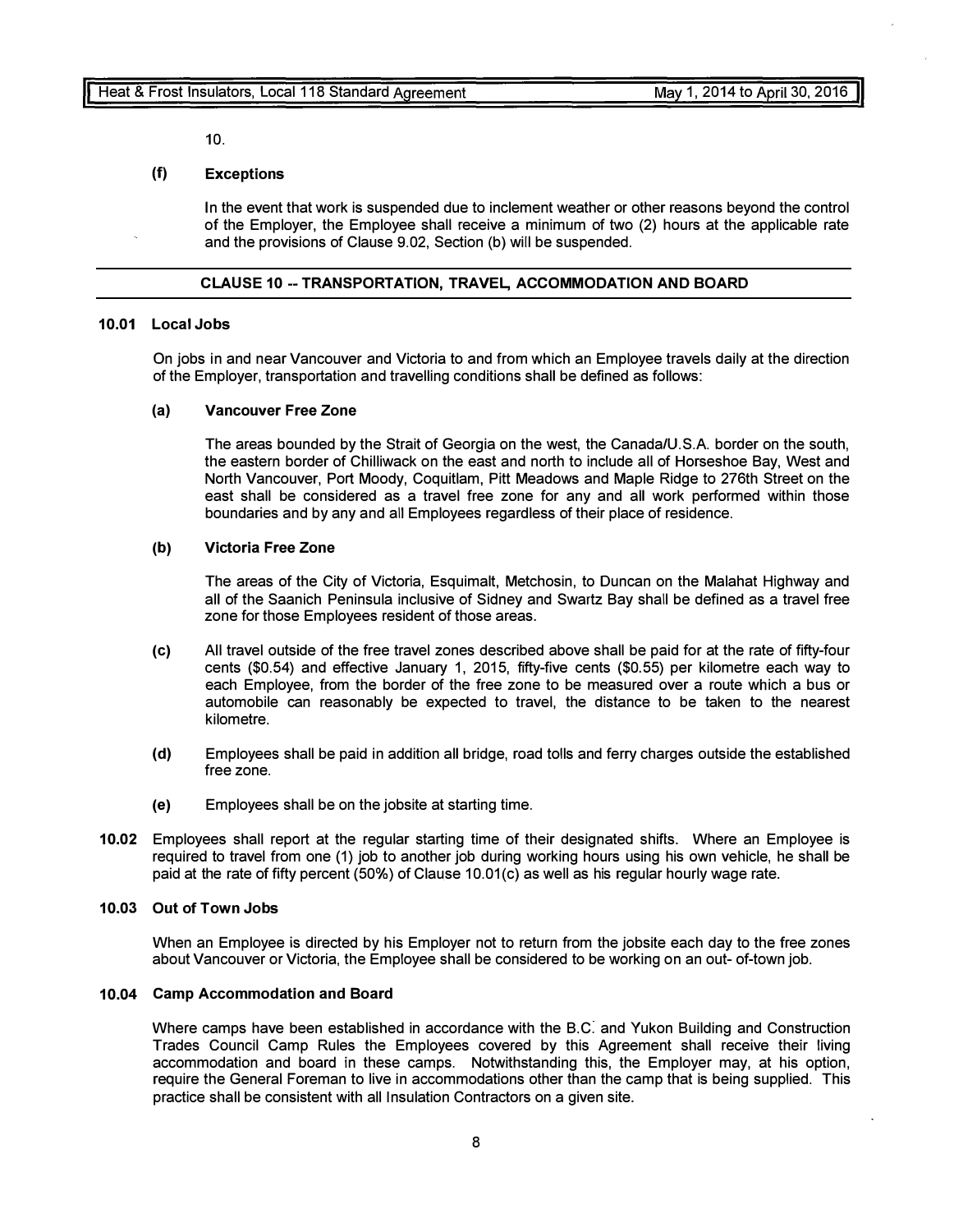#### Heat & Frost Insulators, Local 118 Standard Agreement

---------- --- --�-���--�---- ------------- --------------

#### 10.05 Jobs Without Camp Accommodation

On jobs where camp accommodation is not provided and where Employees are not local residents, Employees shall be provided with and at the discretion of the Employer either:

- (a) Living out allowance (LOA) on the basis of one hundred and twenty-five dollars (\$125.00) per day. or:
- (b) Accommodation plus sixty-two dollars and fifty cents (\$62.50)per day for meal allowance on a seven (7) day per week basis. Accommodation shall mean single rooms when available on a project. Available shall mean a hotel or motel located in or nearest to the city, town or village to which the job is located.
- (c) When an Employee is absent from work and does not furnish the Employer's representative on the job with satisfactory evidence of illness or accident, he will forfeit accommodation and meal allowance costs for the day he is absent. To qualify for living out allowance or meal allowance on weekends, the Employee must work the last scheduled shift prior to the weekend and the first shift following the weekend or statutory holiday.
- (d) Where it is not unreasonable that employees will vacate accommodation, for example, on weekends, LOA will not be payable and weekend checkout will then be effective.

#### 10.06 Check Out Allowance

Any Employee who is living in accommodation provided by the Employer may on any weekend vacate or check out of such accommodation and the Employer shall pay him twelve dollars (\$12.00) per day check out where accommodation is in camps and fifteen dollars (\$15.00) per day where accommodation is provided for those living in motels/hotels. To qualify, the Employee must work the scheduled shift prior to the weekend or Statutory Holiday and the scheduled shift after the weekend or Statutory Holiday, unless mutually agreed by the Employee and the Employer Representative.

If meal tickets are provided to Employees, the Employee who intends to check out or vacate for the weekend must turn in his meal tickets to the Employer's Representative not later than noon the day previous to checking out or vacating.

#### 10.07 Travel Allowance

Employees directed to a project from which they do not return to their residence daily shall be paid a travel allowance for initial travel and transportation to the project and return from their designated dispatch point or their residence, whichever is closer, based on the following: Fifty-four cents (\$0.54) and effective January 1, 2015, fifty-five cents (\$0.55) per kilometre by the most direct route in addition to ferry expenses (basic car and driver only, not over height vehicles or trailers) from the point of dispatch or residence, whichever is closer to the job. The Parties agree that this amount per kilometre will be adjusted based upon the published amount as established by Revenue Canada for reasonable daily vehicle mileage expenditures. Mutual agreement of the Parties is required to put into effect any amount exceeding fifty-five cents (\$0.55) per kilometre.

Mutual agreement of the Employer and Employees is required for the use of air transportation. Should air transportation be used, the Employer shall pay air transportation costs inclusive of ground transportation at the terminus.

No other payment or reimbursement will be provided by the Employer for the employee=s travel or time to and from out of town projects as defined by the collective agreement.

 $\mathbf{A}$ 

- 10.08 The Employee shall be entitled to travel allowance to and/or from out of town jobs if:
	- (a) He has qualified for such in accordance with the schedule set in Clause 10.09 below;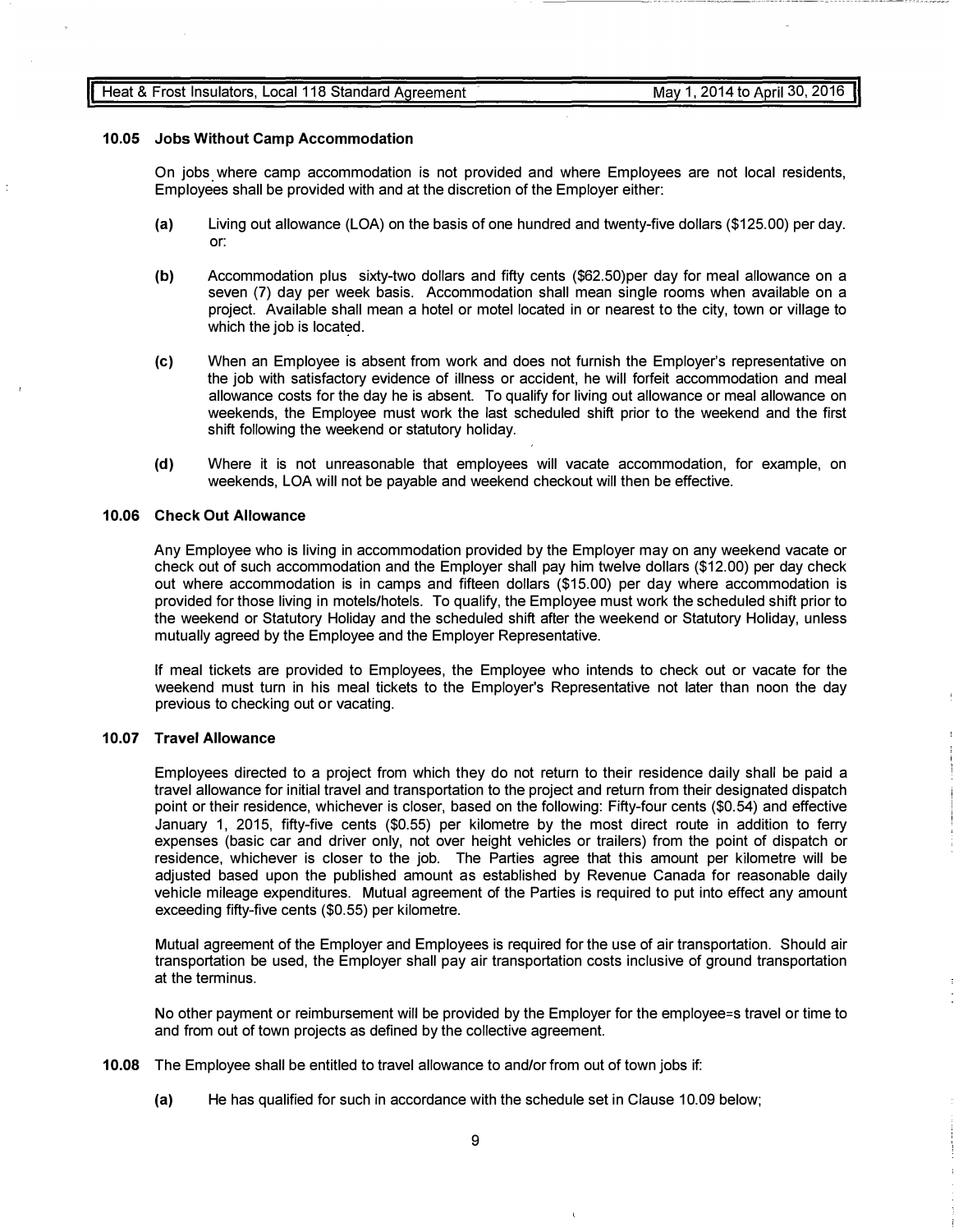- (b) He has been employed until the job has been completed; or
- (c) He has been employed until he has been laid off, discharged (not for cause) or directed by the Employer to return to the free zone areas; or
- (d) He qualifies for such return travel allowance because the Employer and the Union acknowledge and agree that none of the provisions of this Section shall be applicable when the Employee returns to the place of his dispatch for compassionate reasons verified by written statement of a physician and the Business Manager or Business Agent of Local 118.

#### 10.09 Travel Qualification

- (a) Travel allowance to all jobs in British Columbia after eleven (11) full consecutive working days, and travel allowance from all jobs in British Columbia after twenty-two (22) full consecutive working days. Qualifications for the Yukon shall be twenty-two (22) full consecutive working days in and forty-four (44) full consecutive working days out.
- (b) An Employee who is discharged for cause before qualifying under Clause 10.09 (a) shall forfeit travel allowances to or from an out of town job.

#### 10.10 Periodic Leave

On out of town projects of over fifty (50) calendar days duration, the Employer shall provide leave every forty (40) calendar days. An allowance for turnaround or periodic leave will be provided on a "use it or lose it" basis. The allowance will be based on the following formula:

| 250 km to 500 km   | \$175.00 |
|--------------------|----------|
| 501 km to 750 km   | \$275.00 |
| 751 km to 1,000 km | \$375.00 |
| Over 1,000 km      | \$475.00 |

The mileage will be computed from the project to the transportation terminal nearest the Employee's domicile. It is agreed that the above amounts will be paid only once for each turnaround.

The extent of the leave shall be for a minimum of five (5) days to a maximum of one (1) week, or a number of days mutually agreed between the Employee and the Employer's Representative. The timing of the leave shall also be decided by mutual agreement. In no event will an Employee receive leave unless he actually returns to his place of departure. Living out Allowances shall not be paid during leave periods.

#### 10.11 Daily Transportation and Travel Allowance on Out of Town Jobs

When camp accommodations are not provided on the project, an Employee shall receive daily transportation and travel allowance as follows:

- (a) Daily travel allowance shall not be paid for travel within forty (40) road kilometres of the jobsite.
- (b) When an Employee is required to travel to and from work and part of this daily travel is outside the forty (40) road kilometre free zone, he shall be paid a daily travel allowance for days worked at the rate established in Clause 10.01 (c) as measured by twice the distance on the most directly travelled route, to the nearest kilometre, from the limits of the forty (40) road kilometre free zone. In this case, the Employee shall be responsible for his own transportation.
- (c) Where a job is in the subsistence area and the Employee does not have his own transportation or public transportation is not available, the Employer will provide the said transportation. In this case, where an Employee is required to travel daily beyond the forty (40) road kilometre free zone, the Employee will be paid travel allowance of fifty percent (50%) of the rate listed above in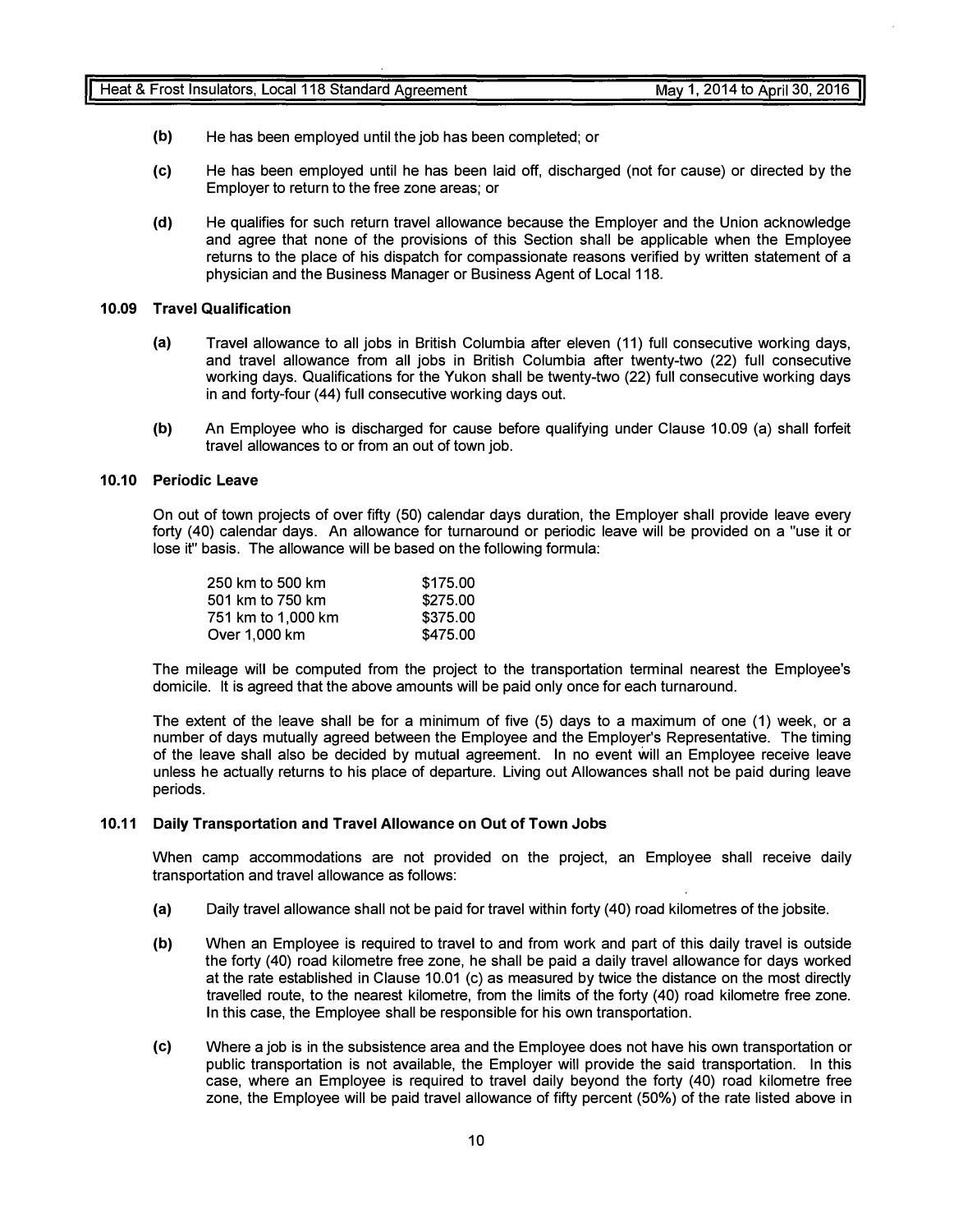Clause 10.01(c).

#### 10.12 Local Resident

- (a) Where an Employee is a local resident, the Employer shall not be obligated to supply living out allowance, accommodation and meal allowance and/or travel allowance to and from the project.
- (b) A local resident will be defined to mean any person residing for a period of three (3) months within eighty (80) kilometres by road of the project or, where ferry travel is involved, within seventy-five (75) minutes travel time including ferry travel and road kilometres, and his permanent residential address must be registered in the Vancouver office of Local 118, or his residency can be proven.
- (c) A local resident shall receive primary consideration for hiring preference in the area where his permanent residence has been established.
- 10.13 The Union reserves the privilege to recall non-members of Local 118 off a project if Local 118 members become available, providing the non-member has been on the project for at least thirty (30) calendar days. It is agreed that the Union will exercise discretion in the application of this privilege so as to avoid creating hardship on Employers signatory to this Agreement.

#### CLAUSE 11 - WORKING CONDITIONS

#### 11.01 Starting Time

Each Employee shall be ready for work at the change shack at the time fixed for the commencement of his shift and shall proceed directly to his station of work. If men are required to return tools to the place of storage, they shall be given reasonable time during working hours at the end of the shift to do this work.

11.02 On industrial jobs, the starting and stopping times shall be at the tool lock-up or lunchroom (for non-camp jobs).

On camp jobs, no walking time shall be paid up to 2,500 feet from the work site. Beyond 2,500 feet up to thirty (30) minutes travel each way, the Employer shall supply transportation. Travel time will be paid at prevailing rates for time in excess of thirty (30) minutes.

11.03 In the case of crawl work, all shifts shall commence at the portal and end at the portal.

#### 11.04 Clothes Room

(

- (a) Arrangements shall be made to provide clean and heated facilities for the eating of lunches, the hanging and drying of clothes and the safe storage and lockup of Employee and Employer tools. Such facilities shall have windows and venting with adequate lighting and provision for continuous heat twenty-four (24) hours a day. The Employer shall be responsible for having the lockup and lunchroom cleaned up daily and kept cleared of building materials and other construction paraphernalia. On jobs of insufficient size or duration to warrant the foregoing conditions, this clause shall not apply. On large jobs where an Insulator General Foreman is employed by the contractor, it is understood that the lunch area shall not be used to store tools, clothing, or equipment.
- (b) Where the Employer claims "insufficient size or duration" and a disagreement arises, the resulting disagreement shall be adjudicated by a called meeting of the Joint Trade Board.
- (c) The Employer must assure the safety of members' tools and work clothes against fire and burglary, and when working over water or such other areas where tools cannot be retrieved while in his employ and in the event of loss thereby, replace same. If so requested by the Employer, the Employee will submit to the Superintendent or Company Representative an inventory of tools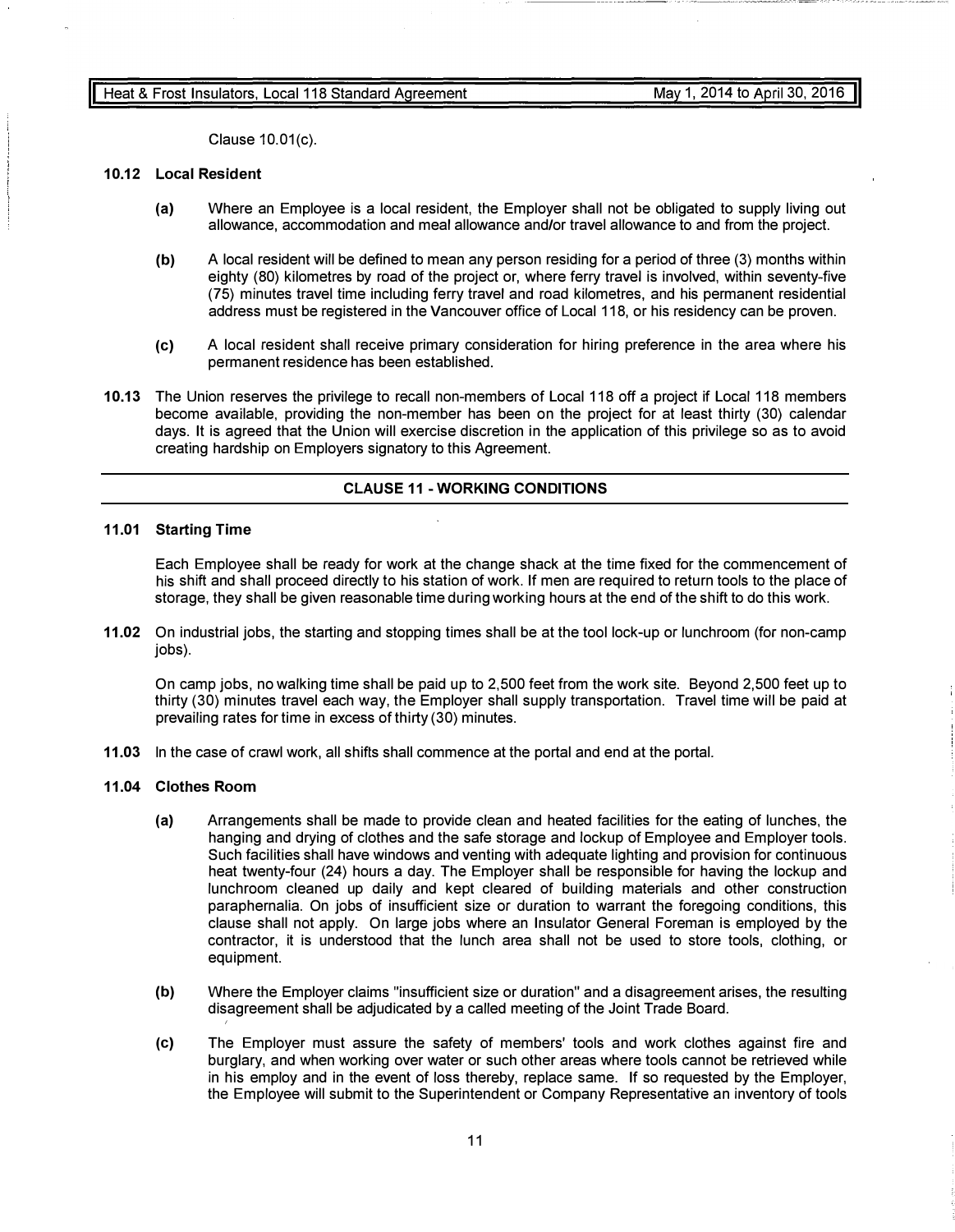carried.

#### 11.05 Rest Breaks

On a regular shift, two (2) ten (10) minute rest breaks will be taken at a location determined by mutual agreement between the Employer and the Union. Where work is scheduled for a period of ten (10) hours, there shall be two (2) rest breaks of fifteen (15) minutes each. Where work is required for a period of ten (10) hours, unscheduled, a third rest break will be taken at the end of eight (8) hours. Where work is required beyond ten (10) hours, a second meal break of one-half (1/2) hour will be provided at the end of eight (8) hours to be paid at straight time rates. If a second meal break is provided, the third rest break shall not be taken.

#### 11.06 Toilet Facilities on Jobsite

Heated toilet rooms with flush toilets and wash basins will be made available whenever practical and reasonable.

#### 11.07 Meal Hours

Times of meals and length of meal hours may be adjusted by mutual agreement between the Union and the Employer.

Where the employee is boarded in a camp the Employer shall provide hot soup, beverages and sandwiches. It will be the responsibility of the Employee to take the supplied lunch with him to the work site. Where the work site is within close proximity of the Employee's accommodations, hot lunches may be provided at the discretion of the Employer.

#### 11.08 Drinking Water

It is agreed that where there is no running tap water available, cool drinking water in approved sanitary containers shall be provided. Paper cups will be supplied.

#### 11.09 Handicapped Workmen

The Employer agrees to employ any member of the Union on work which suits his physical ability and which is acceptable to the member. Those who have suffered injury or disability in the trade should be employed when and where their capabilities are considered suitable, provided workmen have the approval of WorkSafe BC. The Employer will in all instances determine the employment of the member.

- 11.10 One (1) hours' notice of termination shall be given by the Employer. This hour is to be used by the Employee to gather his belongings together and to turn in any tools or goods belonging to the Employer. If such notice is not given, then two (2) hours at straight time shall be paid in lieu thereof.
- 11.11 The Employer shall allow time off work for any man who is serving on a Union committee or for purpose of serving as a Union Delegate to any conference or function at no cost to the Employer.

#### 11.12 Compassionate Leave

An employee who requests leave under this section is entitled up to eight (8) weeks leave to provide care or support to a family member if a medical practitioner issues a certificate stating that the family member has a serious family matter. The employee must provide the employer with a copy of the certificate at the earliest possible date.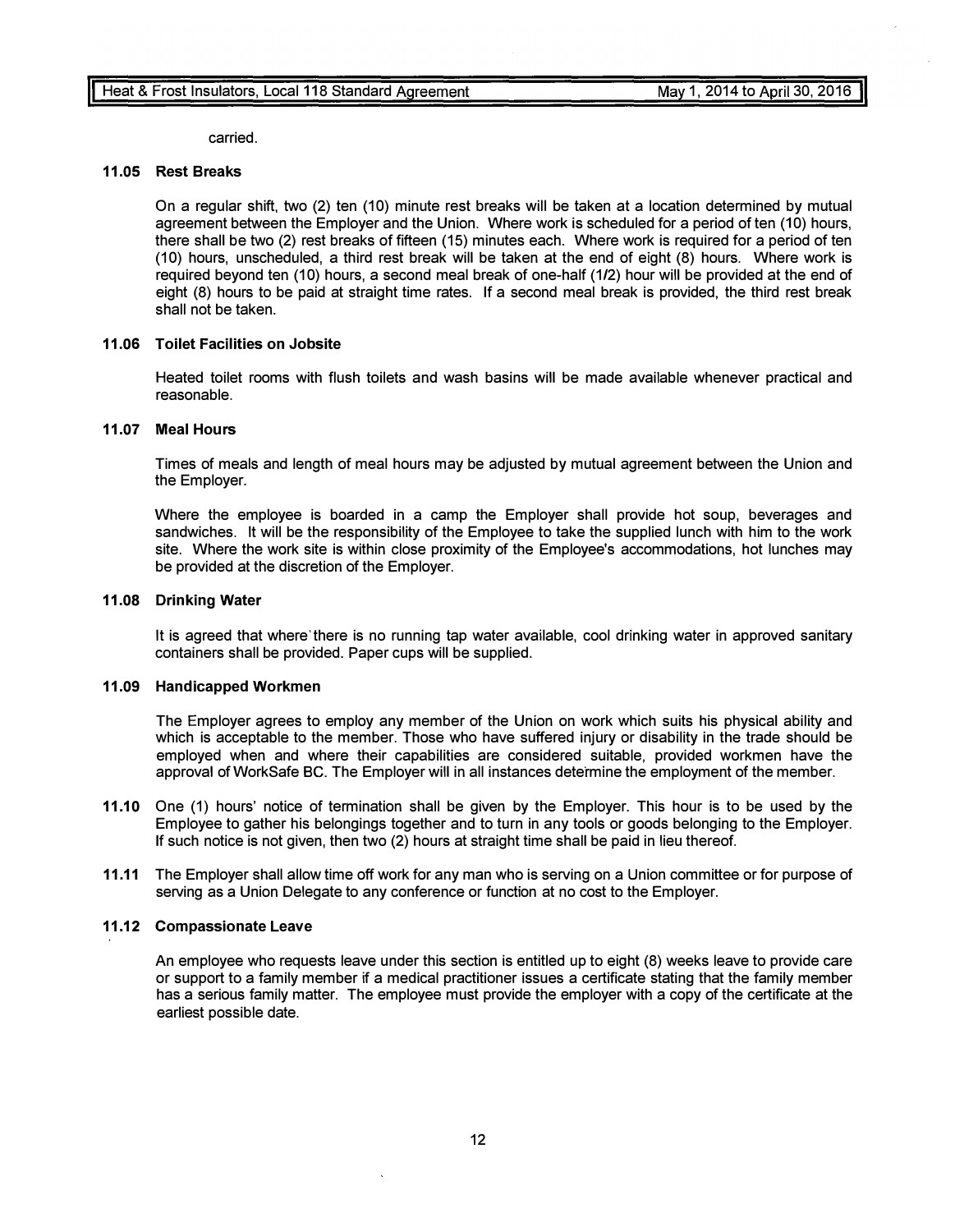#### CLAUSE 12 -WORKING RULES

12.01 Employees covered by this Agreement shall take orders from the Foreman to whom they are assigned, or if the Foreman is not available, then from the Superintendent, or if the Superintendent is not available then from General Management.

The ratio of Apprentices on Industrial jobs may equal but not exceed a ratio of one (1) Apprentice to three (3) Mechanics employed on the job. Example:

Mechanic Mechanics Mechanics Mechanics Apprentice Apprentice Apprentice Apprentice

The ratio of Apprentices to Journeymen mechanics for commercial and institutional jobs may equal but not exceed one (1) Apprentice to one (1) Journeyman. No Apprentice shall execute work unless in company with a Mechanic.

- 12.02 The Employer agrees that he will not sublet or contract out any work which is the established jurisdiction of Local 118 to any member of the Union. The Union agrees not to contract, subcontract or estimate on work, nor allow its membership to act in trade capacity other than that of workman. It is also agreed that no member of a firm or officer of a corporation or their representatives or agents shall execute any part of the work of application of materials and in no case shall any member of the Union estimate on or give any labour figures.
- 12.03 No Employee while on the Employer's payroll, shall engage in other employment for wages, provided he is working, offered work by the Employer to the extent of the regular or shift hours provided in this Agreement.

#### 12.04 Tools

(a) It shall be the responsibility of each Employee to supply and maintain the following adequate standard tools in good condition, with the exception of the First Year Apprentice and the First Year Improver:

| <b>Pliers or End Nippers</b>      | Hammer                   |
|-----------------------------------|--------------------------|
| Pointer, flat and gauging trowels | Screwdrivers (variety)   |
| <b>Scissors</b>                   | Paste Brush              |
| <b>Tape Rule</b>                  | Slicks                   |
| Saws - keyhole, handsaw           | <b>Tin Snips</b>         |
| <b>Knives</b>                     | <b>Springs or Bands</b>  |
| <b>Bull Snips</b>                 | Crescent Wrench (8 inch) |
| Snips (red, green, yellow, blue)  | Small adjustable square  |
| <b>Dividers</b>                   | <b>Trammel Points</b>    |

- (b) The Employer shall furnish and maintain without charge to the Employee, hard hats, hard hat liners, and in addition, all cutting tools, gloves, hand cleaner (waterless), face cream (Vas) and brushes, as are necessary or required in the course of working with foamglass, glisotherm, mastic, expanded metal lath and wire mesh. The Employer shall supply staple guns to the Employee as required.
- (c) The Employee shall be responsible for the return of staple guns and other tools to the Employer as provided by the Employer. Such items shall be returned in usable condition, normal wear and tear excepted.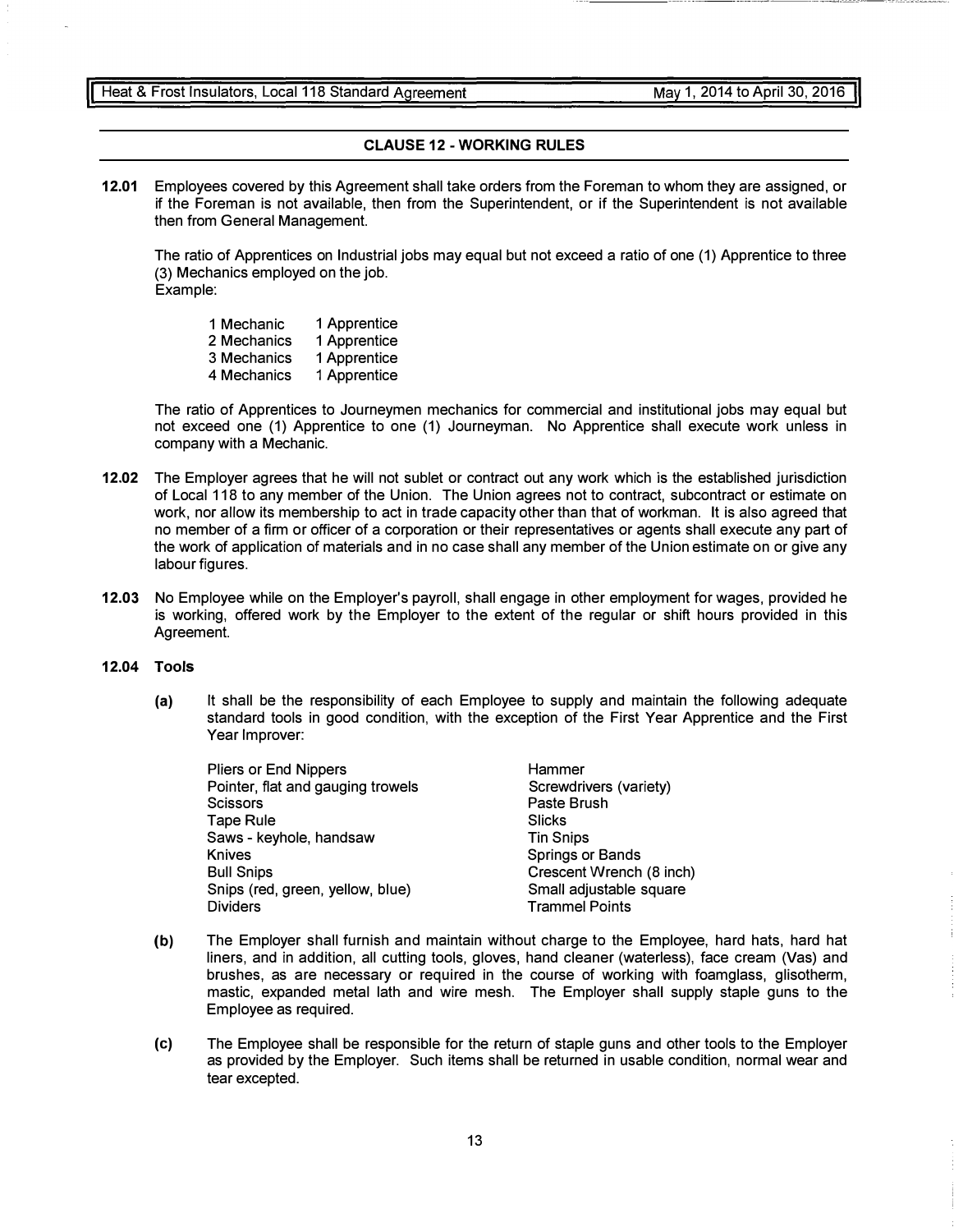- (d) A respirator (approved by WorkSafeBC) shall be furnished by the Employer to each Employee on request. Replacement respirators will be provided at no cost ONLY when the used respirator is turned in to the Employer's Representative and is obviously unfit for further use. If the used respirator is not turned in, the cost of the new respirator will be deducted from the Employee's pay. A supply of respirator filters shall be available at no cost to the Employee.
- (e) On asbestos removal projects, during the removal phase where showers are required, the Employer will supply clean socks, shorts, towels, shampoo and hot water and tools used in the enclosures.
- 12.05 Telephone shall be made available to all members at all times for incoming and outgoing emergency purposes and incoming messages shall be relayed immediately.

#### CLAUSE 13 - UNION SHOP AND UNION SECURITY

#### 13.01 Hiring

The Employer shall employ only members who have been dispatched by, or have a clearance slip from Local 118. The Employer shall have the right to name request all Employees. The Union will maintain an up to date list of members available for dispatch.

13.02 When Employers require additional Employees, Local Union 118 shall be given first opportunity to provide them.

#### 13.03 Reduction in Crews

Should it be necessary to reduce the working force on a job or project, the Employer shall lay off or terminate their employment in the following sequence:

- 1. the Potential Member;
- 2. the Travel Card Members (Members of Sister International Heat and Frost Locals);<br>3. Members of the Union will be last for lavoff or termination
- Members of the Union will be last for layoff or termination.
- 13.04 All Employees shall be notified of any job change prior to the completion of his regular work day.
- 13.05 (a) The Employer agrees to supply the Local Union with a list of all Employees on the request of the Business Manager or Business Agent.
	- (b) In the case of emergency help required for any one (1) job, the Union shall endeavour to fill these emergencies, until the Union shall supply its own members, provided the member of the Union is acceptable to the Employer. If not acceptable to the Employer, it must be for a just reason. He shall give reason, in writing, within three (3) business days.
	- (c) The Employer shall not discriminate against any Employee by reasons of his membership in the Union or his participation in its legal activities.
	- (d) It shall not be the duty of the Employer to induce non-members to join the Union.
	- (e) No Employee shall at any time be required to use his own vehicle for transportation of Employer's tools and/or materials.
	- (f) The Employer shall employ and retain in its employ, only workmen in possession of a valid clearance card slip from the Union.
	- (g) When Employees classified as local residents are hired, they shall be members in good standing of the Union and will be considered in possession of a valid clearance slip. The Union Office in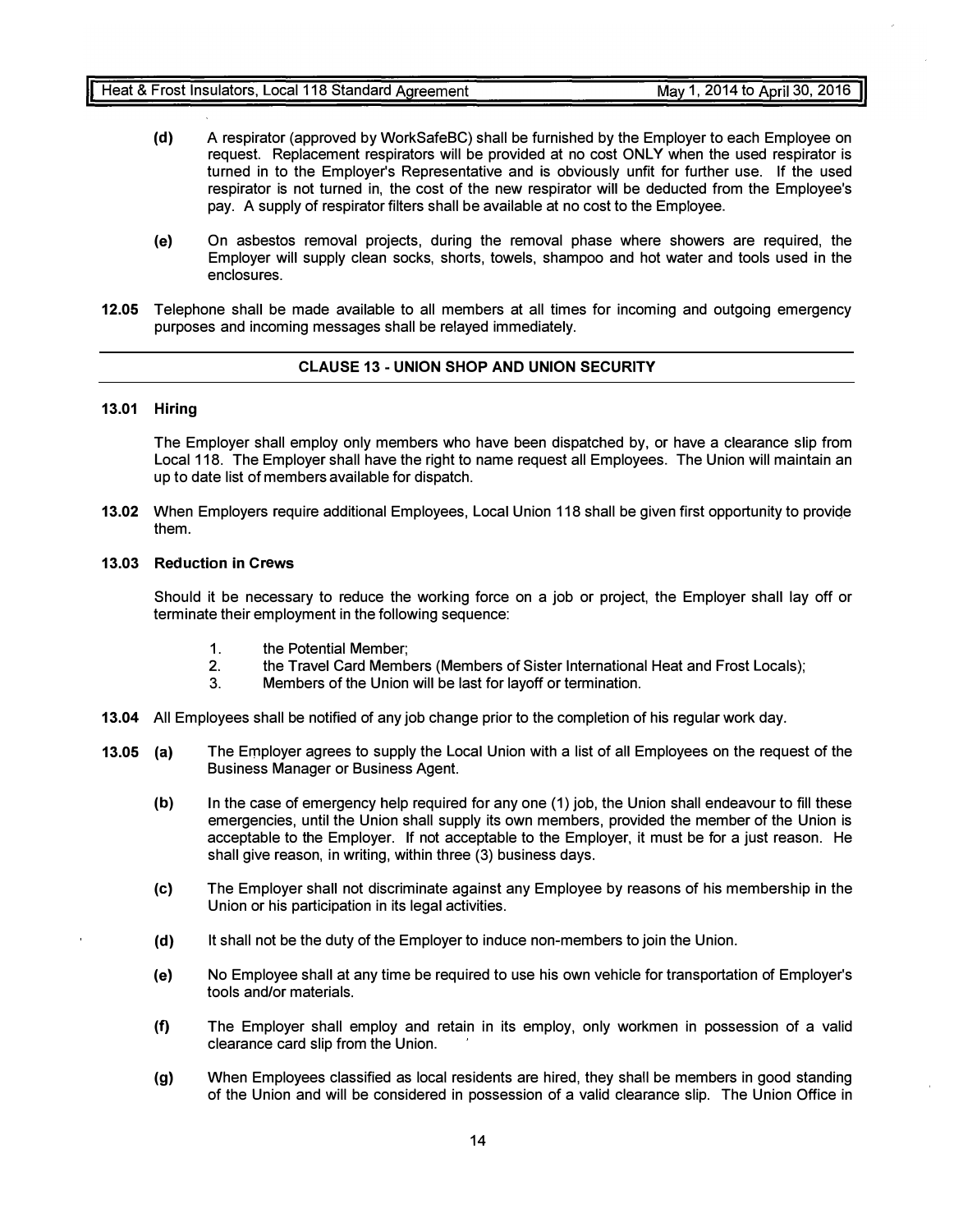Vancouver shall be notified and will provide such clearance slip.

(h) It is the prerogative of the Employer to hire and discharge Employees.

#### 13.06 Reservations Clause

Subject to reasonable notice given to the Employer, it shall not be a violation of this Agreement for the Union to withdraw its members from a jobsite or sites for:

- (a) Rendering assistance to Labour Organizations;
- (b) Refusal on the part of Union members to handle any materials, equipment or products declared unfair by Building Trades Councils; or manufactured, assembled or produced by an Employer "whose Employees are on strike against or are locked out by an Employer".
- 13.07 When the Employer is awarded a job, prior to the commencement of the job, the Employer may request from the Union concerned, information as to the categories of Union members available and eligible for hire. Upon receipt of such a request, the Union agrees to supply the necessary information to the Employer within forty-eight (48) hours and will co-operate with the Employer in supplying such qualified members when required.

#### CLAUSE 14 - UNION REPRESENTATIVES AND SHOP STEWARDS

- 14.01 The Business Representatives of the Union shall be permitted on all jobs, but will in no way interfere with the men during working hours unless permission is granted by the Employer or his Representative.
- 14.02 A job Steward shall be recognized on the job and shall not be discriminated against. The Job Steward shall have adequate time to take care of all grievances.
- 14.03 Whenever reasonable, the Union will be notified of the proposed discharge of a Job Steward. Upon written request from the Union, the Union shall be notified, in writing, within forty-eight (48) hours (excluding weekends, Statutory Holidays) if a Job Steward is discharged for cause and such cause shall be stated in the reason.
- 14.04 Under no circumstances shall a Job Steward or any Employee, make any arrangements with the Foreman or Management, or vice versa, that will change or conflict in any way with any Sections or terms of this Agreement without consulting the Business Manager and the Employer.
- 14.05 The Job Superintendent or Foreman shall be notified by the Union of the name of the Job Steward and in the event of a layoff or reduction in the work force, such Job Steward shall, at all times, be given preference of continued employment until completion of the work unless otherwise agreed by the parties hereto. Reasonable time shall be given to the Job Steward to carry out his duties.

#### CLAUSE 15 - SAFETY PROVISIONS AND CONDITIONS

15.01 All equipment, tools and material must conform and be utilized in conformity with applicable provincial and/or federal regulations, acts and laws. Employer safety rules and regulations shall be complied with provided they are not inconsistent with the above mentioned.

Industrial Health & Safety Regulations made pursuant to the Workers' Compensation Act, together with those adopted and published by the Employer, shall be observed at all times. It shall not be cause for dismissal if an Employee refuses to work in contravention of such regulations. However, refusal by the Employer or the Employee to comply with the regulations after being duly warned shall be a breach of the Agreement.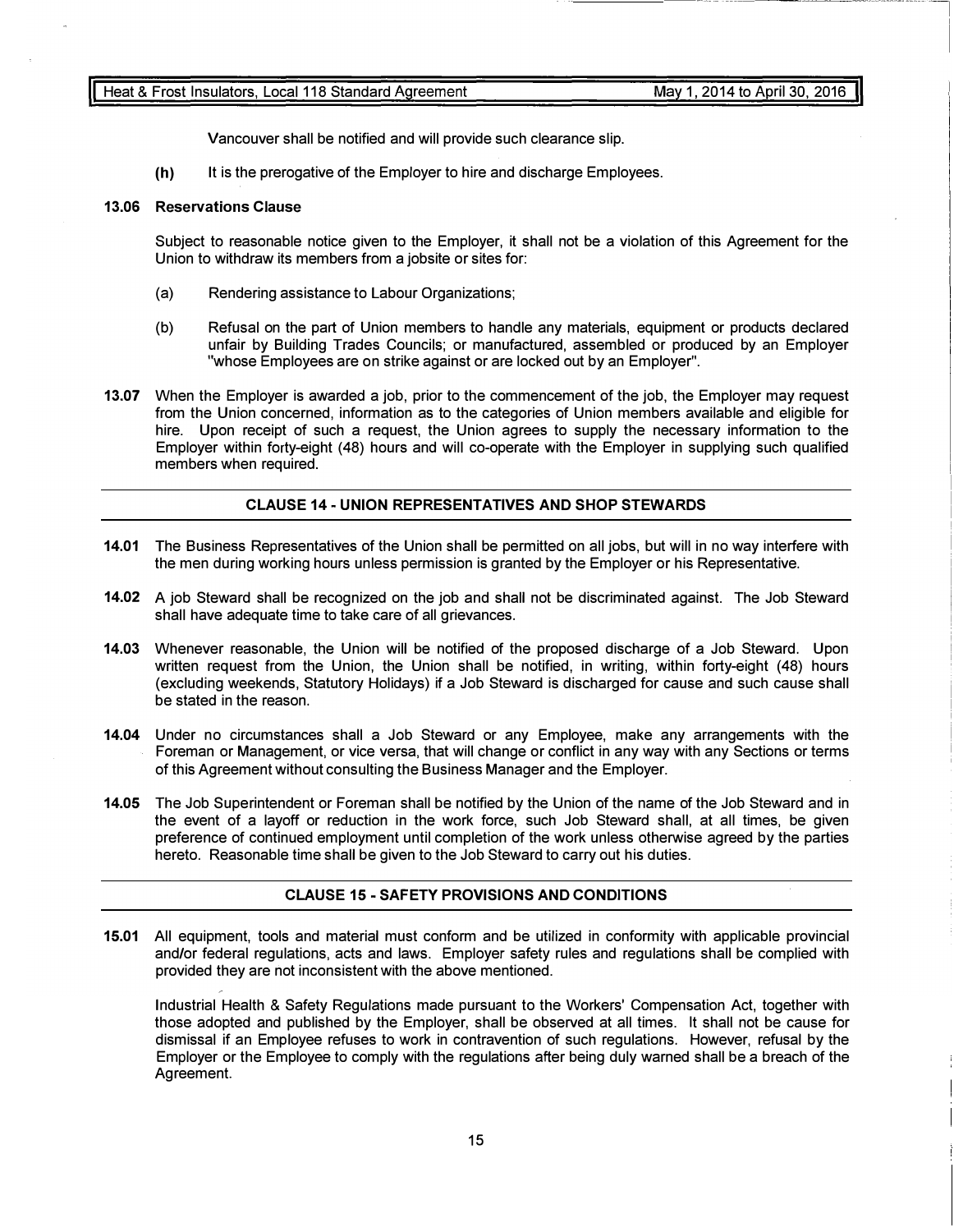projected period of incapacity is a short one, the Employer will continue to supply the usual LOA or accommodation and meal allowance.

masks shall meet WorkSafe BC standards.

#### CLAUSE 16 - JOINT TRADE BOARD

15.02 The Employer will give special attention to the Regulations regarding the formation of Safety Committees.

15.03 Both parties shall ensure, as far as possible, that its members and/or Employees are familiar with all

15.04 When an Employee is travelling on Company business at the request of the Employer, he shall be

15.05 Safety equipment and protective clothing as required by WorkSafe BC will be provided to Employees

15.06 Should an Employee receive an injury for which he is paid compensation by WorkSafe BC, he shall be paid for the remainder of the shift in which the injury occurred. If an Employee suffers a job-incurred injury on an out-of-town job and WorkSafe BC and/or the attending Doctor should declare him unfit for work, the Employer will either stand the cost of transportation back to the point of departure, or if the

covered by Workers' Compensation. However, with specific reference to WorkSafe BC provisions and in the event of an accident and a claim by the Employee(s) is denied by WorkSafe BC, there shall be no legal obligation upon the Employer to acknowledge or accept the claim as denied by WorkSafe BC.

required to work with spray machines, stud guns, injurious chemicals, insulation materials; goggles and

16.01 There shall be a Joint Trade Board consisting of four (4) members of Construction Labour Relations Association and four (4) members of Local 118. Such members will be named without delay by the respective parties and will be replaced within thirty (30) days when a vacancy occurs.

#### CLAUSE 17 - JURISDICTION

### 17.01 Jurisdiction

safety practices.

(a) This Agreement shall apply to all Employees engaged in but shall not necessarily be limited to the following:

The manufacture, fabrication, assembling, molding, handling, erection, spraying, pouring, mixing, hanging, preparation, application, adjusting, alteration, repairing, dismantling, reconditioning, testing and maintenance of Heat or Frost Insulation such as Magnesia, Asbestos, Hair Felt, Wool Felt, Cork, Mineral Wool, lnfusorial Earth, Mercerized Silk, Flax Fibre, Fire Felt, Asbestos Paper, Asbestos Curtain, Asbestos, Millboard, Fibreglass, Foamglass, Styrofoam, Polyurethane, Polystyrene or other materials used in the craft, or substitutes for these materials, or engaged in any labour connected with the handling or distributing of insulating materials on job premises; also the application of pipe and boiler coverings, insulation of hot surfaces, ducts, flues, etc.; also the covering of cold piping and circular tanks connected with the same.

All protective covering required on insulation which is in the scope of the trade.

This includes alterations and repairing of work similar to the above and the use of all materials for the purpose mentioned.

(b) There shall be, during the term of this Agreement, no stoppage of work arising out of any jurisdictional dispute. In case of a jurisdictional dispute over the allocation of work, it is agreed that the procedures prescribed in Clause 17.02 will be followed.

#### Heat & Frost Insulators, Local 118 Standard Agreement May 1, 2014 to April 30, 2016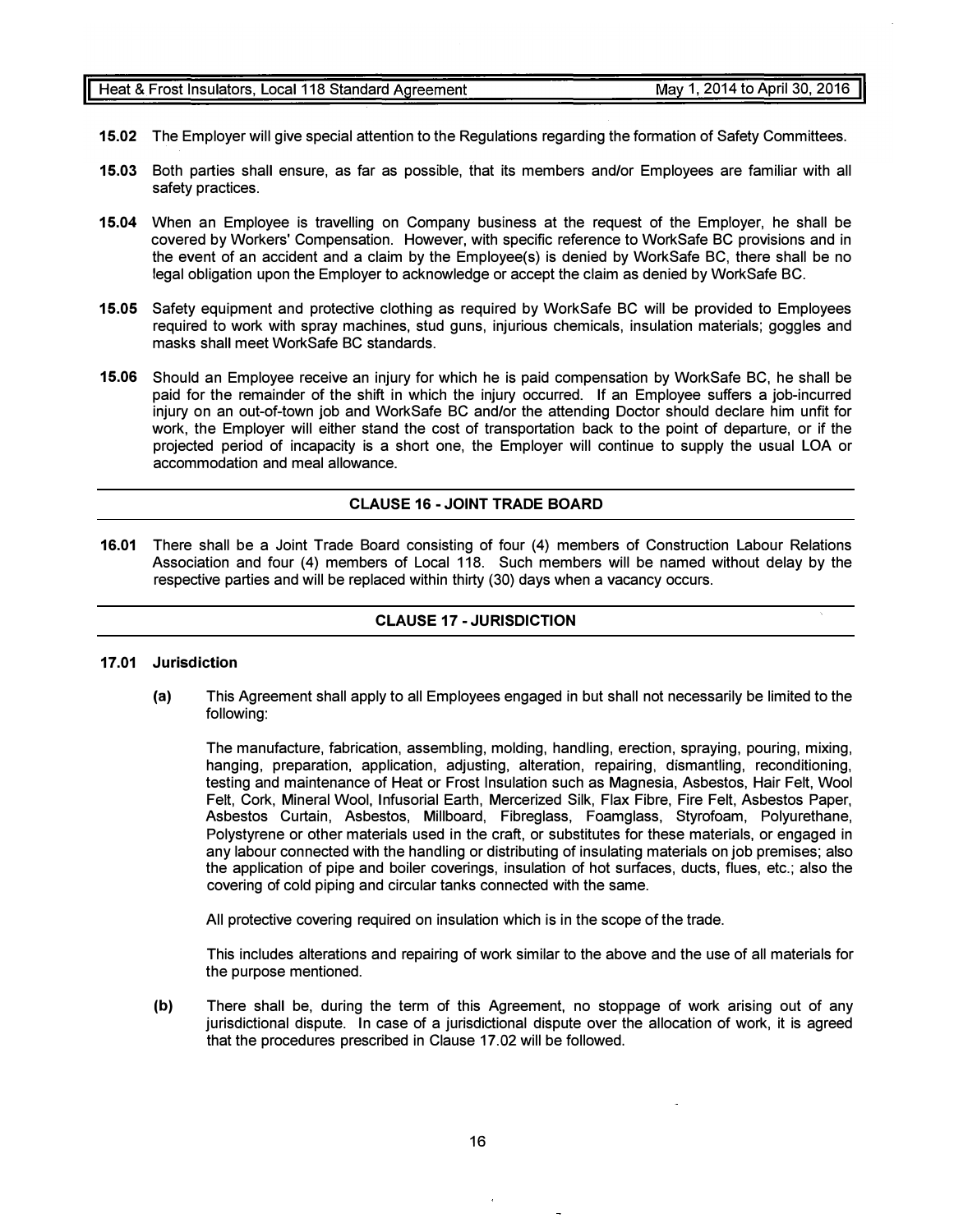#### 17.02 Jurisdictional Disputes

- (a) Both parties to this Agreement recognize and will strictly adhere to the Procedural Rules for the Umpire of Jurisdictional Work Assignments in British Columbia and other supplementary rule(s), agreement(s) and/or memoranda as may be agreed upon from time to time by Construction Labour Relations Association of B.C. and the British Columbia and Yukon Territory Building and Construction Trades Council. Should any provision or provisions contained in the above prove to be in violation of any legally effective Federal or Provincial statute, it is agreed that the prime parties to the said Agreement will renegotiate such provision or provisions and all other provisions shall not be affected thereby.
- (b) The Employer shall, upon request, make known his intended work assignment. It is agreed that such intended work assignment shall be determined by the standards contained in the Procedural Rules for the Umpire of Jurisdictional Work Assignments in B.C.
- (c) The participating Employer Association shall inform their stipulated members, in writing, of their responsibilities for the assignment of work in accordance with the Rules and Regulations of the Plan.
- (d) The parties agree that all cases, disputes or controversies involving jurisdictional disputes and assignments of work shall be resolved as provided in the Procedural Rules and Regulations provided for in the Plan for the Umpire of Jurisdictional Work Assignments in British Columbia. The parties agree that they shall comply with the decisions and awards of the Umpire of Work Assignment established by the Plan.
- (e) The Union agrees that the establishment of picket lines and/or the stoppage of work by reason of the Employer's and/or Umpire's assignment of work are prohibited. No Local Union stipulated to the Plan shall institute or post picket lines for jurisdictional purposes.

#### 17.03 Jurisdictional Assignment Plan Fund

- (a) An amount equal to one cent (\$0.01) per hour earned by Employees performing work in all classifications covered by this collective agreement will be paid by the Employers to the Trustees of the Jurisdictional Assignment Plan Fund in accordance with the unified remittance form.
- (b) These moneys will be remitted to the Trustees by the fifteenth (15th) day of the month following that which contributions cover. The remittance shall be made in accordance with and through the same method established in this Agreement for the transmission of other funds.

#### CLAUSE 18 -GRIEVANCE PROCEDURE

#### 18.01 Grievances

It is the spirit and intent of this Agreement as contained in Clause 1 - Objects, to resolve all Employee or Employer grievances promptly and wherever possible, within the Industry. If during the term of this Agreement, there should arise any differences between the parties to, or the persons bound by this Agreement concerning interpretation, application, operation or any alleged violation hereof, or concerning discharge of any Employee which may be alleged to be unjust, such difference shall be resolved without stoppage of work in the following manner:

- Step 1: The employee involved, preferably with the Job Steward, will first take up the matter with his Foreman or supervisor directly in charge of the work and if not resolved, Union and Employer representatives will discuss and, if possible, settle the matter.
- Step 2: Failing resolution at Step 1, the grievance shall be set out in writing by the grieving party and shall include a brief statement of the nature of the grievance and referred to the other party and they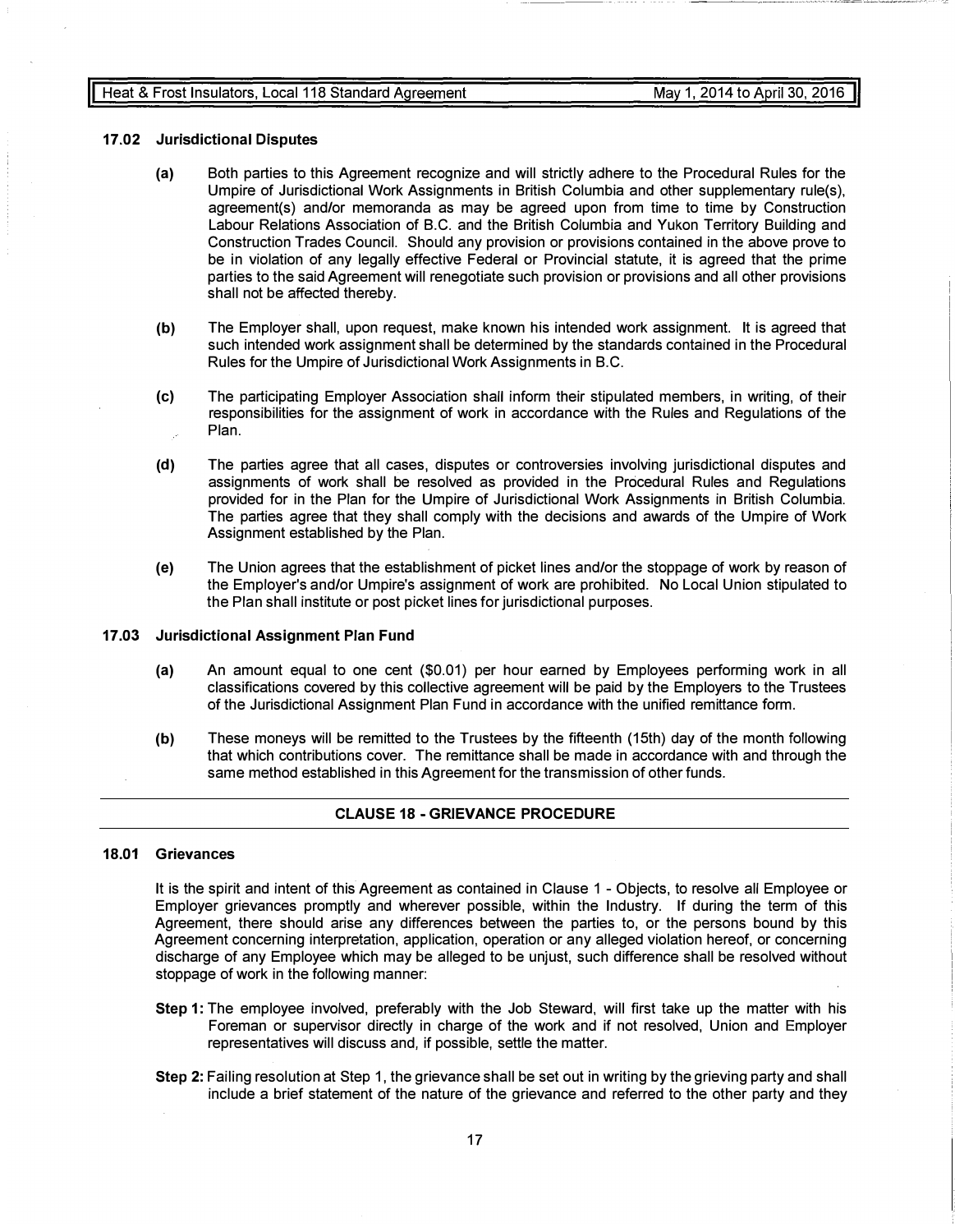shall forthwith confer on the matter. Such written submission must be made within thirty (30) days, with the exception of a matter of discharge which must be submitted within ten (10) days of occurrence, or in every case, the matter shall be deemed to be waived. Time limitations shall not apply where the grievance concerns employer contributions to the Health and Welfare Fund, Pension Fund, Union Dues or Industry Funds referenced in Clause 24.

Step 3: Failing resolution at Step 2 within seven (7) days of a discharge issue or within twenty (20) days of any other issue, the grievance may, if mutually agreed, be referred in writing to the Industry Grievance Panel.

The Industry Grievance Panel shall be drawn from representatives of the Joint Trade Board consisting of three (3) members of each of the parties signatory to this Agreement. In all proceedings of the Panel, both parties shall have equal representation and voting rights, in connection with which any question may arise. The Panel shall have the power on behalf of the respective parties to adjust trade disputes, grievances or establish regulations governing the conduct of their members. The Panel shall meet and endeavour to render a decision within five (5) days of receipt of the grievance in writing.

A majority decision of the Industry Grievance Panel concerning a grievance referred to it shall be final and binding on the parties and their members. If any grievance referred to the Industry Grievance Panel cannot be settled or otherwise resolved, upon it having been considered by the Industry Grievance Panel, then either of the Parties to the dispute or grievance will be at liberty to refer the matter to arbitration as provided in Step 4 below.

In the event a matter of discharge has not been referred to the Industry Grievance Panel or to arbitration within seven (7) days of its receipt in writing, then the matter shall be deemed to be waived.

Step 4: Failing resolution at Step 3 or where the parties do not mutually agree to refer a grievance to the Industry Grievance Panel, the grieving party shall within five (5) days, appoint a member to an arbitration board and notify the other party of its appointment. The party receiving the notice shall, within five (5) days thereafter, appoint a member for the arbitration board. The two (2) arbitration board members shall confer to select a third person to be Chairman, but failing to do so within five (5) days, either or both arbitration board members may apply to the Minister of Labour to appoint such Chairman. The Board of arbitration shall convene, hear the parties and render a decision that shall be the final and binding resolution of the grievance.

In the alternative and with the mutual agreement of both parties to this Agreement, a grievance may be referred to a single arbitration in place of an arbitration board. Each party shall pay its own costs and expense of arbitration in addition to one-half of the cost and expense of the Chairman or single arbitrator.

#### 18.02 Time Limits

The time limits specified in this Clause shall be strictly construed and may be extended only with the mutual consent of the parties to the grievance.

#### CLAUSE 19 - PUBLIC RELATIONS

19.01 The parties to this Agreement mutually undertake to do all possible to ensure that in relationships with the general public, every effort will be made toward the end that tactful associations are established and maintained particularly where temporary inconvenience may be caused due to construction in progress. Each party hereto undertakes to mutually discuss and correct instances which may arise prejudicial to such good relations.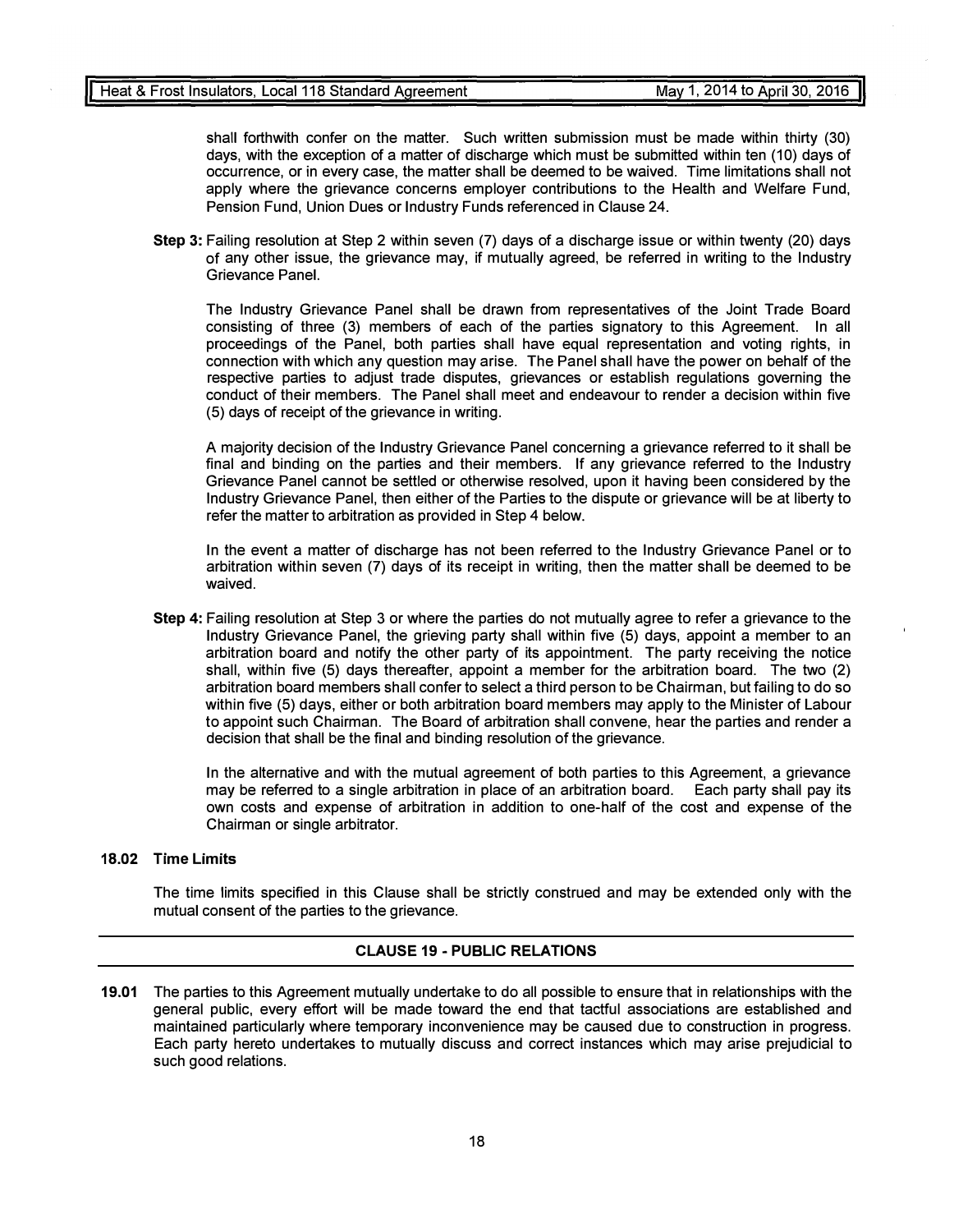#### CLAUSE 20 - BONDING

20.01 Before Union members are dispatched to any Employer who has not been signatory to a Heat and Frost Insulators Agreement in British Columbia for a minimum of two (2) years, such Employer may be required to deposit a bond suitable to the Union, up to a maximum of one thousand dollars (\$1,000.00) per Employee and a total maximum of fifteen thousand dollars (\$15,000.00) with an independent third party (Trust Company, etc.) for use in default of payment of wages, pension contributions, welfare contributions, vacation pay, Statutory Holiday pay, or any other contributions provided by the Collective Agreement. When no longer required, such bond by mutual consent of the Union and the Employer concerned shall be terminated.

#### CLAUSE 21 - SAVINGS CLAUSE

21.01 It is assumed by the parties hereto that each provision of this Agreement is in conformity with all applicable laws of the Dominion of Canada and the Province of British Columbia. Should it later be determined that it would be a violation of any legally effective Dominion or Provincial Order or Statute to comply with any provision or provisions of this Agreement, the parties hereto agree to renegotiate such provision or provisions of this Agreement for the purpose of making them conform to such Dominion or Provincial Order or Statute and the other provisions of this Agreement shall not be affected thereby.

#### CLAUSE 22 - APPRENTICES

- 22.01 All Apprentices shall be employed in accordance with the Provisions of the British Columbia Apprenticeship Act, and the parties hereto agree to observe all the provisions of the said Act.
- 22.02 Each Employer employing three (3) Mechanics or more must employ at least one (1) Apprentice and in addition must employ one (1) additional Apprentice if available, for every four (4) Mechanics employed. Any deviation from this must be approved by the Insulation Industry Apprenticeship Board.

The ratio of Apprentices to Journeymen mechanics for commercial and institutional jobs may equal but not exceed one (1) Apprentice to one (1) Journeyman.

22.03 All Apprentices, indentured or probationary, shall be registered with the Insulation Industry Apprenticeship Board. Such Board will consist of four (4) members, two (2) signatory employers from B.C.l.C.A. and two (2) from the Union. The registered office of the above Board shall be 233 East 11th Avenue, Vancouver, B.C. V5T 2C4.

#### 22.04 Apprenticeship Training Program Fund

 $\ddot{\phantom{a}}$ 

The Employer shall contribute thirty-four cents (\$0.34) per hour earned to maintain the Apprenticeship Training Program for Local 118 apprentices and to establish and maintain an upgrading and training program for Mechanic members of Local 118. It is understood that fifty percent (50%) of this funding has been directed from employees' wage packages and the other fifty percent (50%) directly from the Employer.

#### CLAUSE 23 - SUPPLEMENTARY DUES CHECKOFF

- 23.01 As a condition of employment, each Employee will submit a written authorization for Supplementary Dues Checkoff.
- 23.02 The Employer will deduct from each Employee covered by this Agreement, the amount of six percent (6%) per hour earned as Supplementary Dues and remit same to the Union not later than the fifteenth (15th) day of each month following the month in which deductions were made. The Union may alter the amount of deduction on the anniversary date of this Agreement providing notice has been submitted to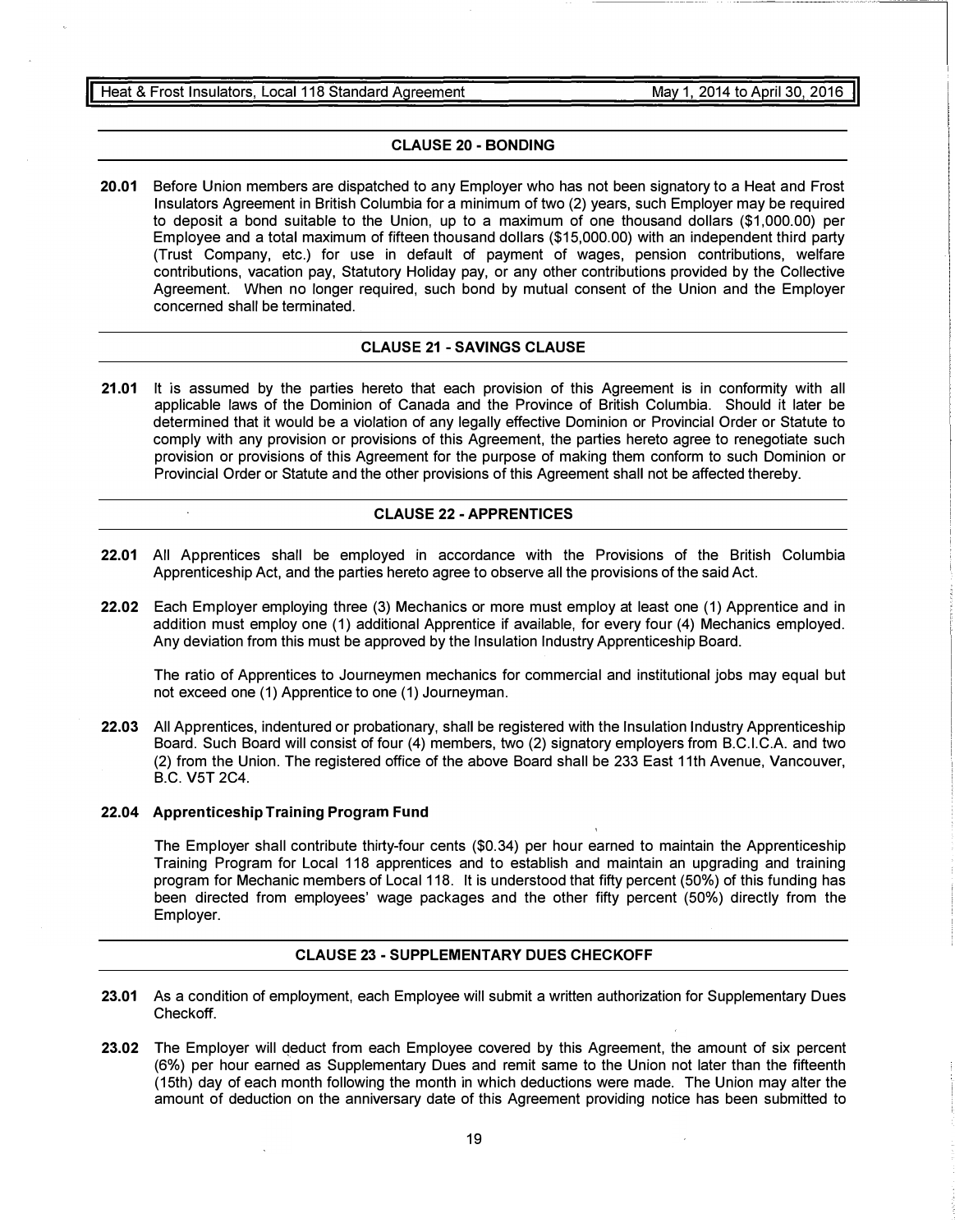It is agreed that this fund will be used to promote programs of industry education, training, research and the technical and business skills of Employers and Employees, stabilize and improve Employer/Union relations and promote, support and improve the training and employment opportunities for Employees. No part of these payments shall be used for political or anti-Union activities.

The Employer shall remit monthly to the Union thirty cents (\$0.30) per hour for each and every hour

#### 24.04 Insulation Industry Health Hazard Fund

24.03 Insulation Industry Education Fund

earned.

Employers agree to pay nine cents (\$0.09) for each and every hour earned to the Insulation Industry Health Hazard Fund. Two cents (\$0.02) of this Fund is for the purpose of compensating Union members for the time to take required annual hearing tests.

#### 24.05 B.C. Construction Industry Rehabilitation Fund

The Employer will contribute on behalf of each Employee covered by this Agreement the amount of two cents (\$0.02) per hour earned, to the B.C. Construction Industry Rehabilitation Fund.

#### 24.06 Insulation Industry Scholarship Fund

One-half cent (\$0.005) per hour for each and every hour earned will be paid by each Employer to the Insulation Industry Scholarship Fund. These Funds will be used by the Union to award annual scholastic scholarships.

#### 24.07 B.C. and Yukon Territory Building and Construction Trades Council Fund

The Employer shall deduct from each employee ten cents (\$0.10) per hour earned which shall be remitted

20

#### Heat & Frost Insulators, Local 118 Standard Agreement May 1, 2014 to April 30, 2016

the Employer at least thirty (30) days prior to that anniversary. If the Employer fails to make the required deductions, he shall be liable for the amount due.

#### CLAUSE 24- INSULATION INDUSTRY FUNDS

#### 24.01 B.C.l.C.A. Fund

Twenty-one cents (\$0.21) per hour for each and every hour earned or \$15.00 per month, whichever is greater, will be paid by each Employer to the British Columbia Insulation Contractors Association.

#### 24.02 Contract Administration Fund

The parties agree that each Employer shall contribute the sum of twelve cents (\$0.12) (effective November 1, 2014, eleven cents (\$0.11)) for each hour earned on behalf of each employee working under the terms of this collective agreement, to the Contract Administration Fund. CLR may alter this amount with sixty (60) days written notice. It is agreed that the Union will collect and forward without exception all monies designated for the Contract Administration Fund and received in accordance with the standard remittance form utilized by the Union not later than the last day of the month in which such amount was received and shall be accompanied with a summary report that provides hours of work and fund remittances by each signatory employer.

A representative of CLR so designated may inspect, upon appointment, the receipts and records of the Union related to the Contract Administration Fund.

It is understood that any cost incurred in remittance notification or changes thereof shall be borne by CLR.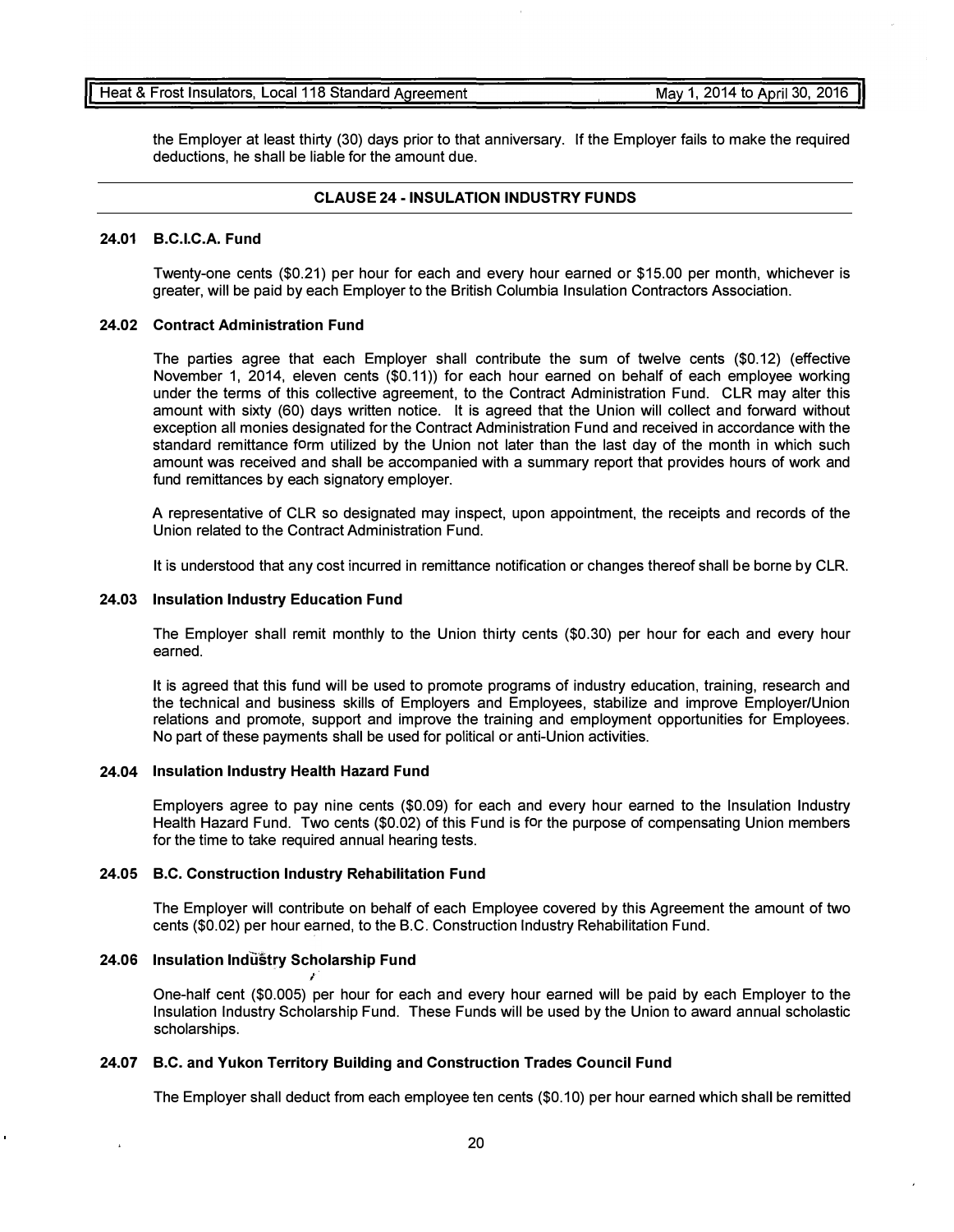in accordance with the monthly unified remittance form for the B.C. and Yukon Territory building and Construction Trades Council Fund.

#### 24.08 B.C.B.C.B.T.U. Funding

The Employer shall contribute one cent (\$0.01) for each hour earned to fund the Bargaining Council of British Columbia Building Trade Unions. This funding will continue as long as the Bargaining Council structure continues to exist pursuant to the Labour Relations Code.

#### 24.09 Labour Management Cooperative Trust Fund

The Employer shall contribute five cents (\$0.05) per hour earned to the Labour Management Cooperative Trust in accordance with the monthly unified remittance form. The Journeyman wage package was reduced by five cents (\$0.05) to accommodate this fund.

#### CLAUSE 25 - UNIFIED REMITTANCE OF FUNDS

25.01 All Fund payments, with the exception of payment of Union Dues Check-off, shall be consolidated into one (1) cheque payable to: " Heat and Frost Insulators - Local 118 - In Trust". Separate payment of Union Dues check-off shall be made directly to the Union. All payments are to be made by the fifteenth (15th) day of the month following the month that such contributions cover to the addresses designated on the Unified Remittance Form.

A summary report that provides hours of work and remittances by each signatory contractor shall be forwarded to CLR not later than the last day of the month in which such remittances were received.

25.02 If the Employer has no Employees during a given month, he shall submit a "Nil" report unless it is clearly understood by all parties that he has declared himself out of business.

#### CLAUSE 26 - ENABLING

The Union, in conjunction with the Employers' representative or Employers bidding work in the respective jurisdictions, may determine on a job by job basis if special dispensation is required to become competitive, and should the necessity arise, may, by mutual agreement and in writing, amend or delete terms or conditions of the Agreement for the length of the job.

Both parties agree that such enabling shall not be used to reduce or eliminate any joint industry funds or individual dues to umbrella organizations without the prior written consent of the B.C.B.C.B.T.U. and CLR.

Signed on this \_\_ day of November, 2018

#### SIGNED ON BEHALF OF:

CONSTRUCTION LABOUR RELATIONS ASSOCIATION OF BC

Mycuffleulla

SIGNED ON BEHALF OF:

INTERNATIONAL ASSOCIATION OF HEAT & FROST INSULATORS AND ALLIED WORKERS LOCAL UNIQN 148, VANCOUVER BC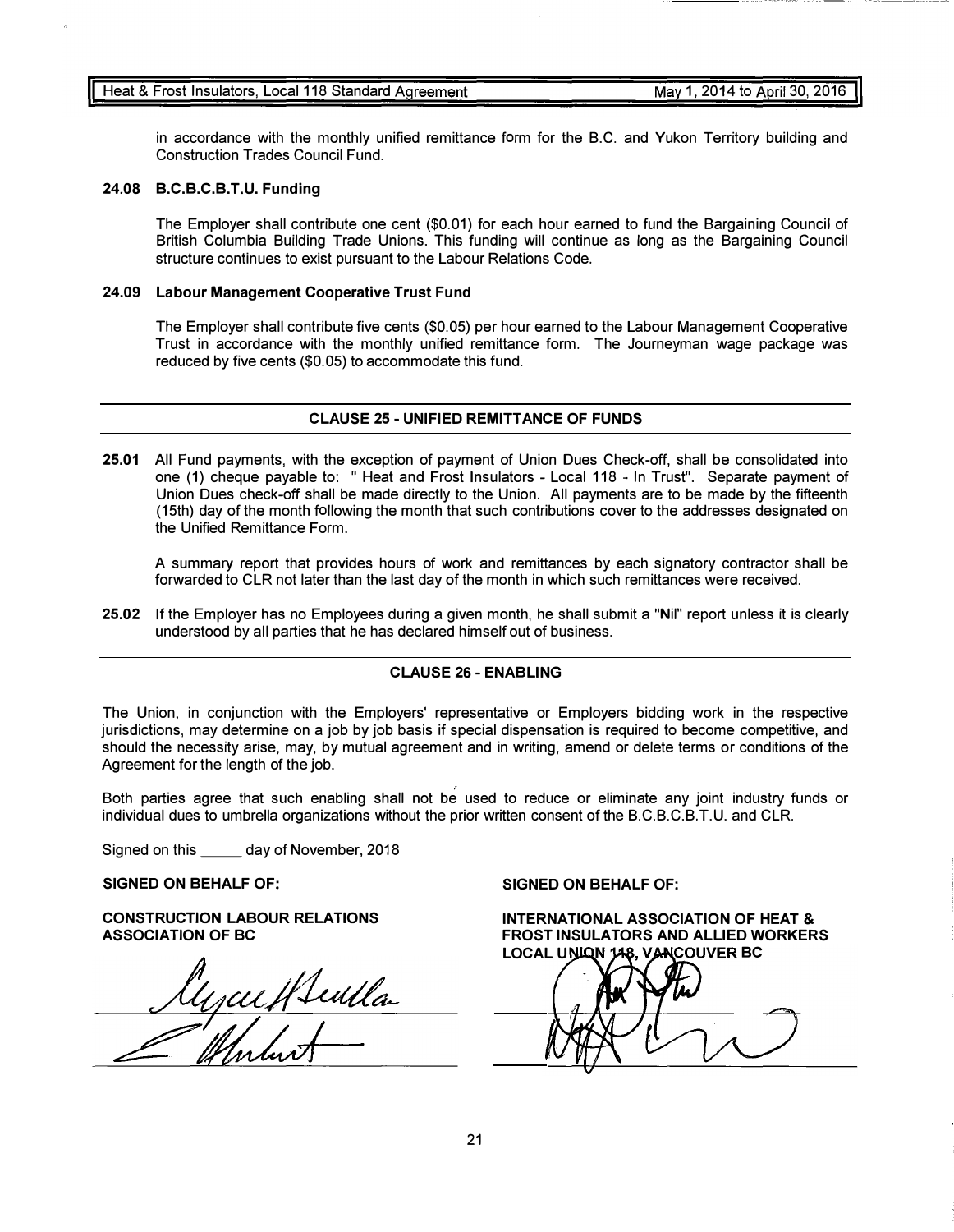#### COMMERCIAUINSTITUTIONAL ADDENDUM

BY AND BETWEEN:

#### CONSTRUCTION LABOUR RELATIONS ASSOCIATION OF B.C.

AND:

#### INTERNATIONAL ASSOCIATION OF HEAT AND FROST INSULATORS AND ALLIED WORKERS LOCAL UNION 118

It is mutually agreed that this Addendum shall be appended to and form part of the 2004 - 2010 Heat and Frost Insulators Standard Collective Agreement and shall continue in full force and effect until a new agreement is ratified. This Addendum is intended for commercial and institutional projects.

#### Clause 4.01 Journeyman Wages

|                             | May 1, 2014 | May 1, 2015 |
|-----------------------------|-------------|-------------|
| Wage                        | 29.960      | 30.410      |
| Vac./Stat. Pay 10%          | 2.996       | 3.041       |
| <b>Health &amp; Welfare</b> | 2.075       | 2.325       |
| <b>Pension</b>              | 3.210       | 3.210       |

#### Clause 4.03 Apprentice Wages

|                            | May 1, 2014 | May 1, 2015 |
|----------------------------|-------------|-------------|
| $1st$ 3 mos. 50%           | \$14.98     | \$15.21     |
| $2nd$ 3 mos. 55%           | \$16.48     | \$16.73     |
| $2nd 6$ mos. 60%           | \$17.98     | \$18.25     |
| $3rd$ 6 mos. 65%           | \$19.47     | \$19.77     |
| $4th$ 6 mos. 70%           | \$20.97     | \$21.29     |
| $5th$ 6 mos. 75%           | \$22.47     | \$22.81     |
| $6th$ 6 mos. 80%           | \$23.97     | \$24.33     |
| 7 <sup>th</sup> 6 mos. 85% | \$25.47     | \$25.85     |
| $8th$ 6 mos. 90%           | \$26.96     | \$27.37     |

#### Clause 4.04 Foreman Wages

The decision to employ a Foreman for Commercial/Institutional work is the sole decision of the Employer and the terms of Clause 4.04 of the Standard Agreement shall not apply. A Foreman shall work with the tools and must hold a Tradesman Qualification certificate. Commercial/Institutional Foremen shall be paid one hundred and ten percent (110%) of the Commercial Journeyman rate.

|                            | May 1, 2014 | May 1,2015 |
|----------------------------|-------------|------------|
| Foreman Wage               | 32.960      | 33.450     |
| <b>Vac. &amp; Hol. 12%</b> | 3.955       | 4.014      |
| <b>Health /Welfare</b>     | 2.945       | 3.195      |
| <b>Pension</b>             | 3.660       | 3.660      |

Clauses 17.03, 22.04, 24.01, 24.02, 24.05 & 24.07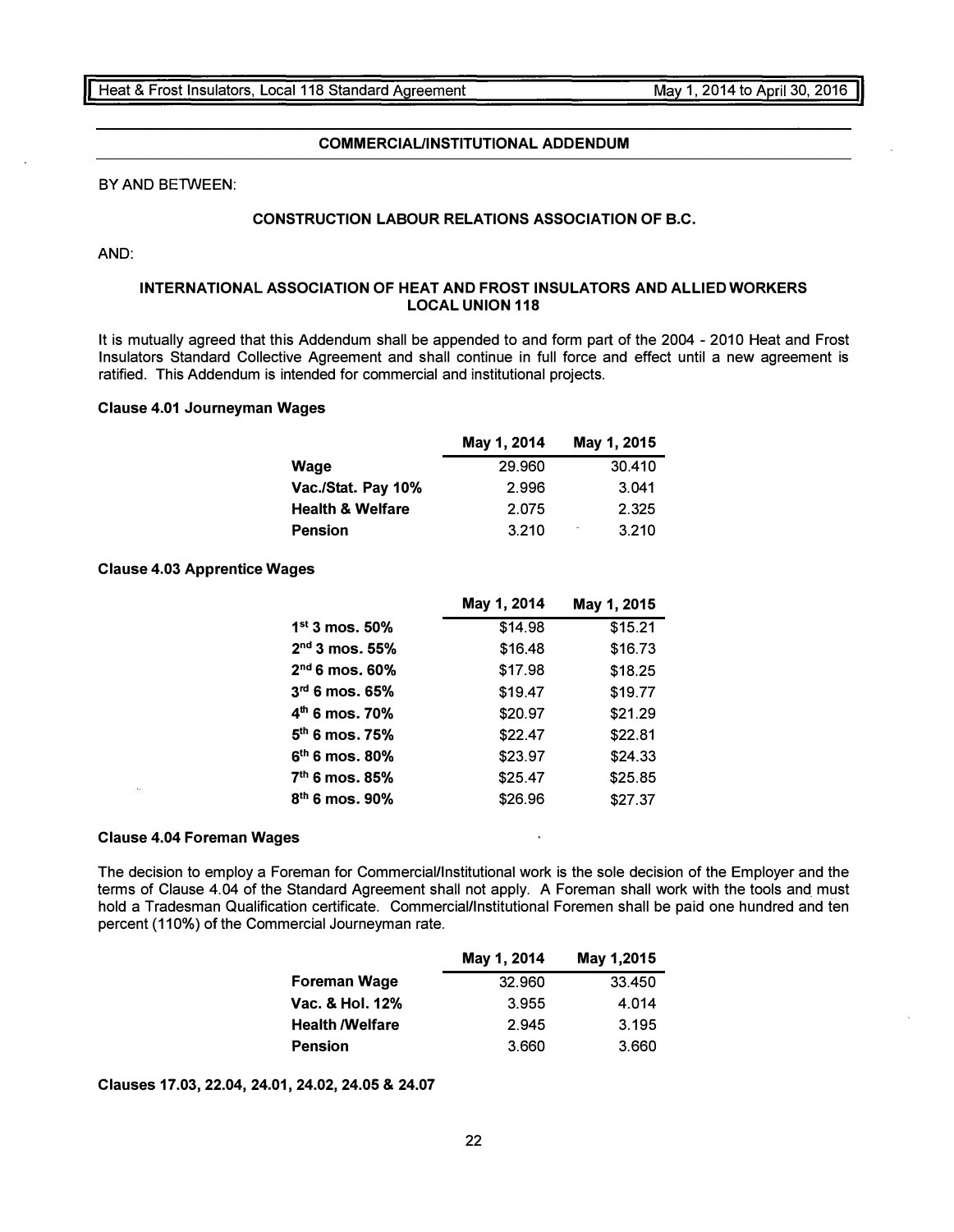Funds: to apply to Foremen, Journeymen and Apprentices

| Apprenticeship Fund                 | 0.34                                     |
|-------------------------------------|------------------------------------------|
| <b>Contract Administration Fund</b> | 0.12 (effective November 1, 2014 \$0.11) |
| B.C.I.C.A. Fund                     | 0.21                                     |
| B.C.Y.T Fund                        | 0.10 (deduction)                         |
| Jurisdictional Assignment Plan Fund | 0.01                                     |
| <b>Rehabilitation Fund</b>          | 0.02                                     |
| B.C.B.C.B.T.U.                      | 0.01                                     |
| L.M.C.T. Fund                       | 0.05                                     |

#### Clause 4.08 - Vacation and Statutory Holiday Pay

Vacation and Statutory Holiday shall be combined at the rate of ten percent (10%) for Journeymen and Apprentices; eight percent (8%) for Improver/Commercial Workers and twelve percent (12%) for Foremen.

#### Clause 4.11 - Statutory Holidays

The Friday before B.C. Day and Friday before Labour Day shall be considered regular work days.

#### Clause 5.01 - Health and Welfare

Employers shall remit to the Health and Welfare Trust Fund two dollars and seven and one-half cents (\$2.075) (effective May 1, 2015 two dollars and thirty-two and one half cents (\$2.325)) per hour earned by Journeymen and Apprentices. Two dollars and ninety-four and one-half cents (\$2.945) (effective May 1, 2015 three dollars and nineteen and one-h�lf cents (\$3.195)) per hour earned shall be remitted per hour earned by Foremen.

#### Clause 6.01 - Pension

Employers shall remit to the Local 118 Pension Fund three dollars and twenty-one cents (\$3.21) per hour earned by Journeymen and three dollars and sixty-six cents (\$3.66) by Foremen. Pension remittances for Apprentices shall be pro-rated based on Journeyman contributions.

Signed on this \_\_\_\_\_\_ day of November, 2018

SIGNED ON BEHALF OF:

CONSTRUCTION LABOUR RELATIONS ASSOCIATION OF BC

Myue Wewllan

SIGNED ON BEHALF OF:

INTERNATIONAL ASSOCIATION OF HEAT & FROST INSULATORS AND ALLIED WORKERS LOCAL UNION 118, VANCOUVER BC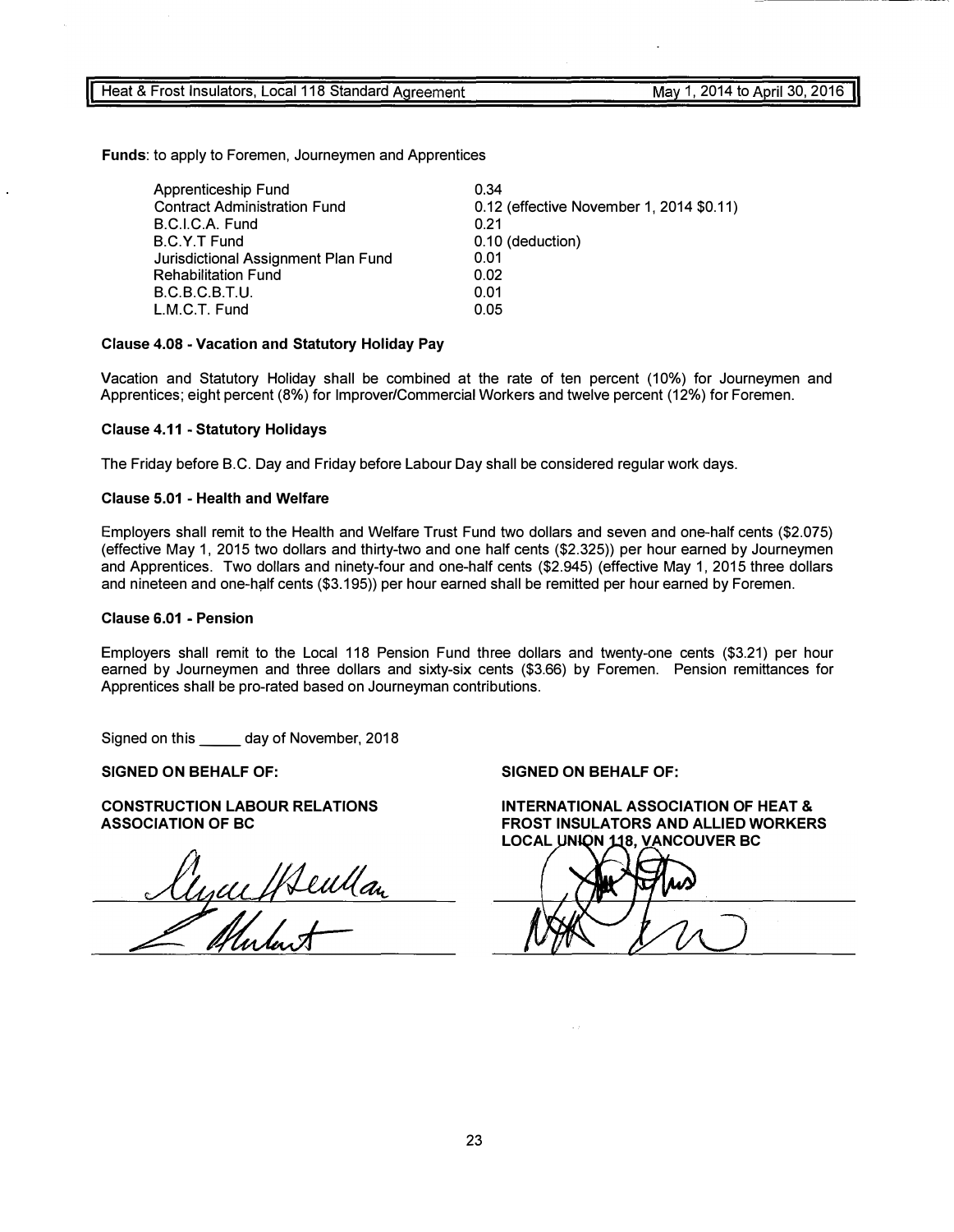#### APPENDIX "A"

#### LETTER OF UNDERSTANDING

BY AND BETWEEN:

#### CONSTRUCTION LABOUR RELATIONS ASSOCIATION OF B.C.

on behalf of Companies signatory of Collective Agreements with the International Association of Heat and Frost Insulators, Local 118

AND:

#### INTERNATIONAL ASSOCIATION OF HEAT AND FROST INSULATORS AND ALLIED WORKERS LOCAL UNION 118

#### CLAUSE 10.09 - STATEMENT OF INTENT

For purposes of clarification, the following interpretations should be understood:

- (a) absences or lateness due to illness, accident, injury or other valid reason as authorized by the Employer will not affect the accumulation of full consecutive working days as defined in this clause.
- (b) a single, minor lateness will not affect the accumulation of full consecutive working days as defined in this clause.
- (c) once eleven (11) full consecutive working days have been accumulated, those days cannot be wiped out by a violation of the clause between 12 and 22 full consecutive working days (that is, the count would begin at 11 days rather than 0 days in the event of a violation)
- It is intended that the Contractor should exercise discretion in the application of this clause to consider unavoidable problems as encountered by responsible Union members who are not specifically outlined above.

Signed on this \_\_ day of November, 2018

SIGNED ON BEHALF OF:

CONSTRUCTION LABOUR RELATIONS ASSOCIATION OF BC

yaefftulla

SIGNED ON BEHALF OF: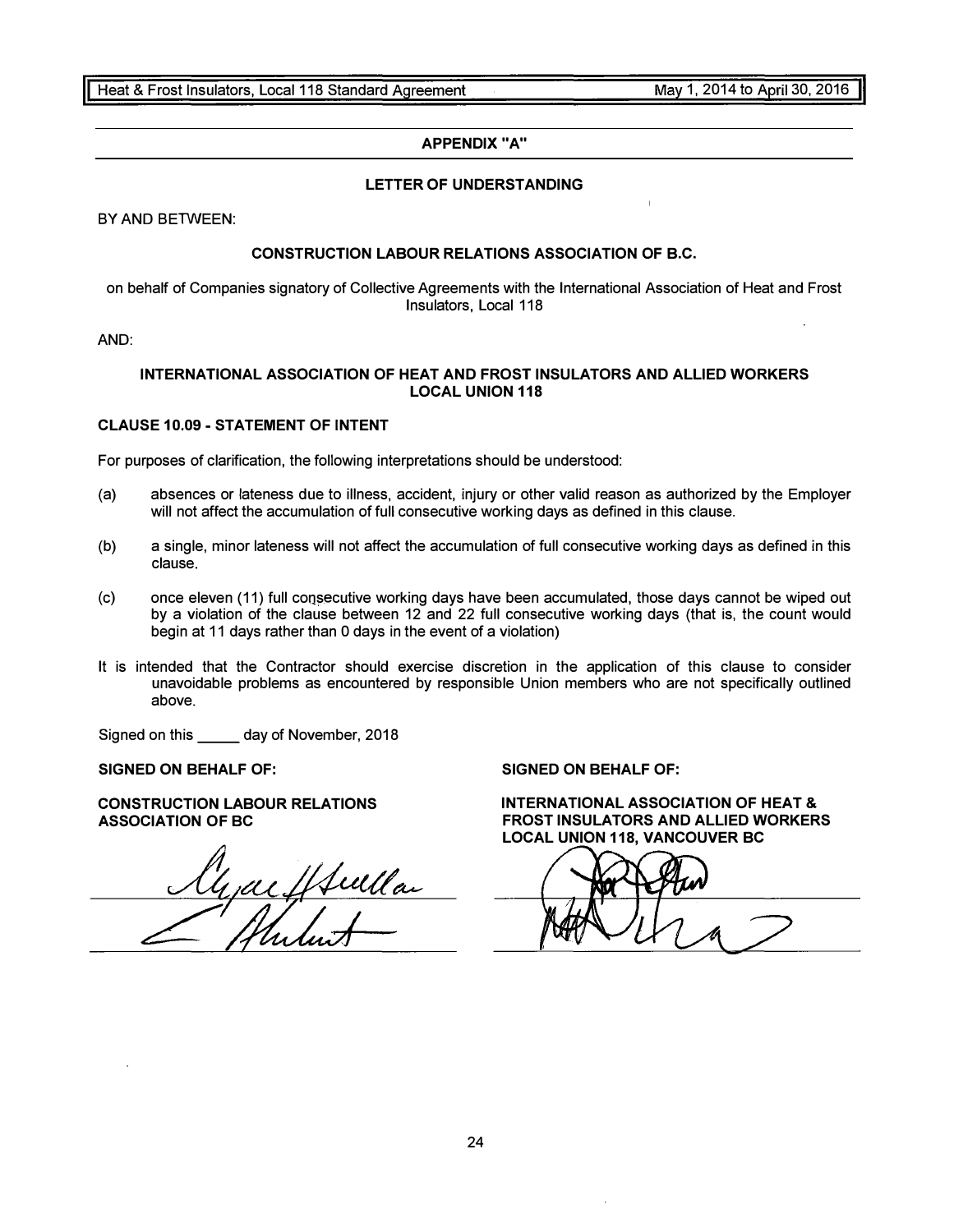$\bar{\mathcal{A}}$  .

#### APPENDIX "B"

#### LETTER OF UNDERSTANDING

BY AND BETWEEN:

#### CONSTRUCTION LABOUR RELATIONS ASSOCIATION OF B.C.

AND:

#### INTERNATIONAL ASSOCIATION OF HEAT & FROST INSULATORS AND ALLIED WORKERS LOCAL UNION 118

Both Parties agree and understand that should the Union dispatch permits, that the Employer will assess the skills and experience of such individuals and establish what skill levels the individual permit holder has and at what Apprentice/journeyman level of pay the permit holder merits. The Employer shall notify the Union within a three (3) week period of pay levels so established.

Signed on this \_\_ day of November, 2018

SIGNED ON BEHALF OF:

CONSTRUCTION LABOUR RELATIONS ASSOCIATION OF BC

rde Skcollan

#### SIGNED ON BEHALF OF: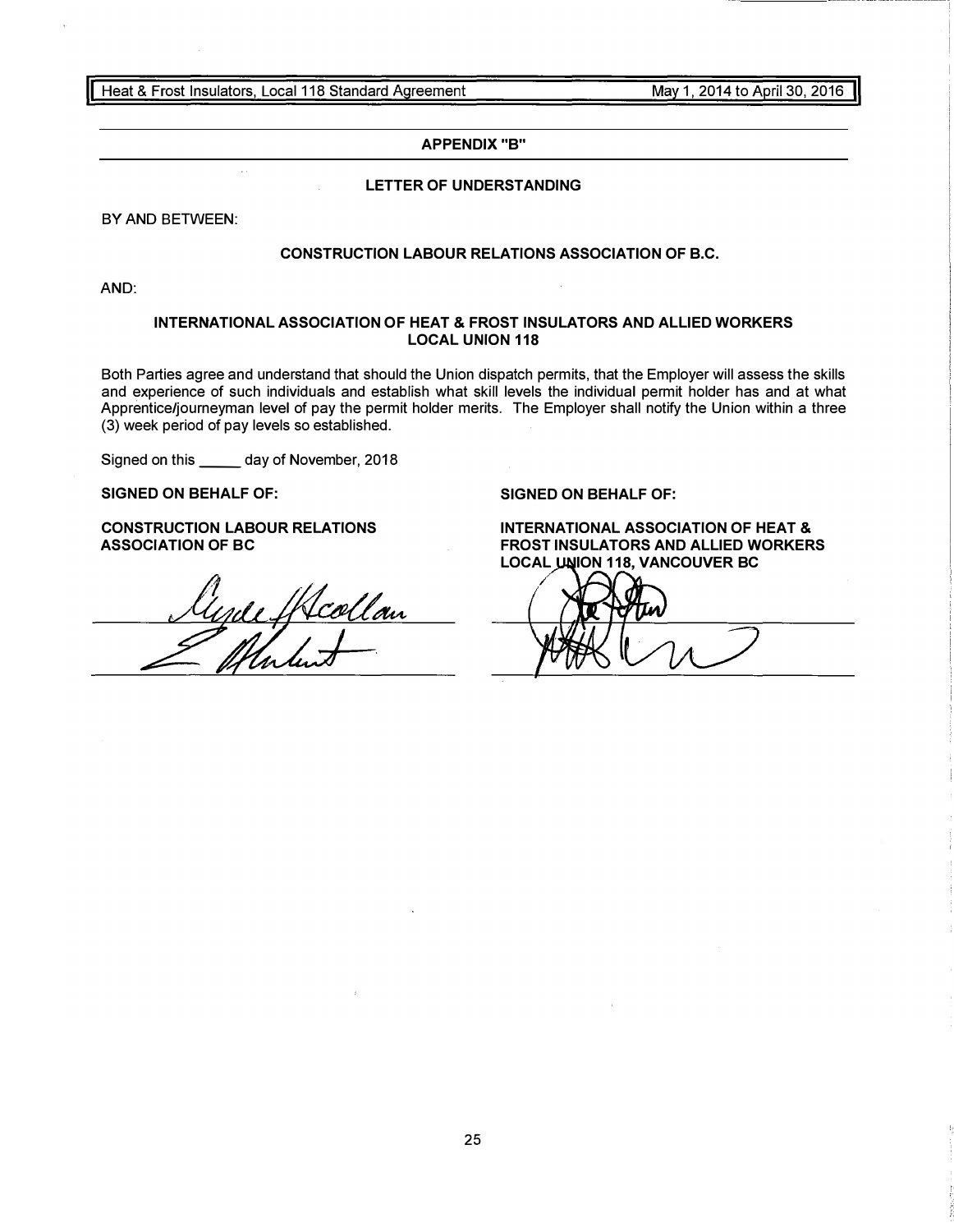#### APPENDIX "C"

#### LETTER OF UNDERSTANDING

BY AND BETWEEN:

### CONSTRUCTION LABOUR RELATIONS ASSOCIATION OF B.C.

AND:

#### INTERNATIONAL ASSOCIATION OF HEAT AND FROST INSULATORS AND ALLIED WORKERS LOCAL UNllON 118

Both Parties understand and agree that the following provision shall be in full force and effect until such time as the Union provides written proof that all insulation contractors signatory to a construction agreement are signatory to an agreement that provides identical terms and conditions as this Standard Agreement. ·

The Parties agree that should the Union conclude a different collective agreement with term(s) viewed by contractors signatory to this Agreement as being more favourable, such term(s) shall be available to any contractor signatory to this Agreement.

Signed on this \_\_\_\_\_\_ day of November, 2018

SIGNED ON BEHALF OF:

CONSTRUCTION LABOUR RELATIONS ASSOCIATION OF BC

yack featlan

SIGNED ON BEHALF OF: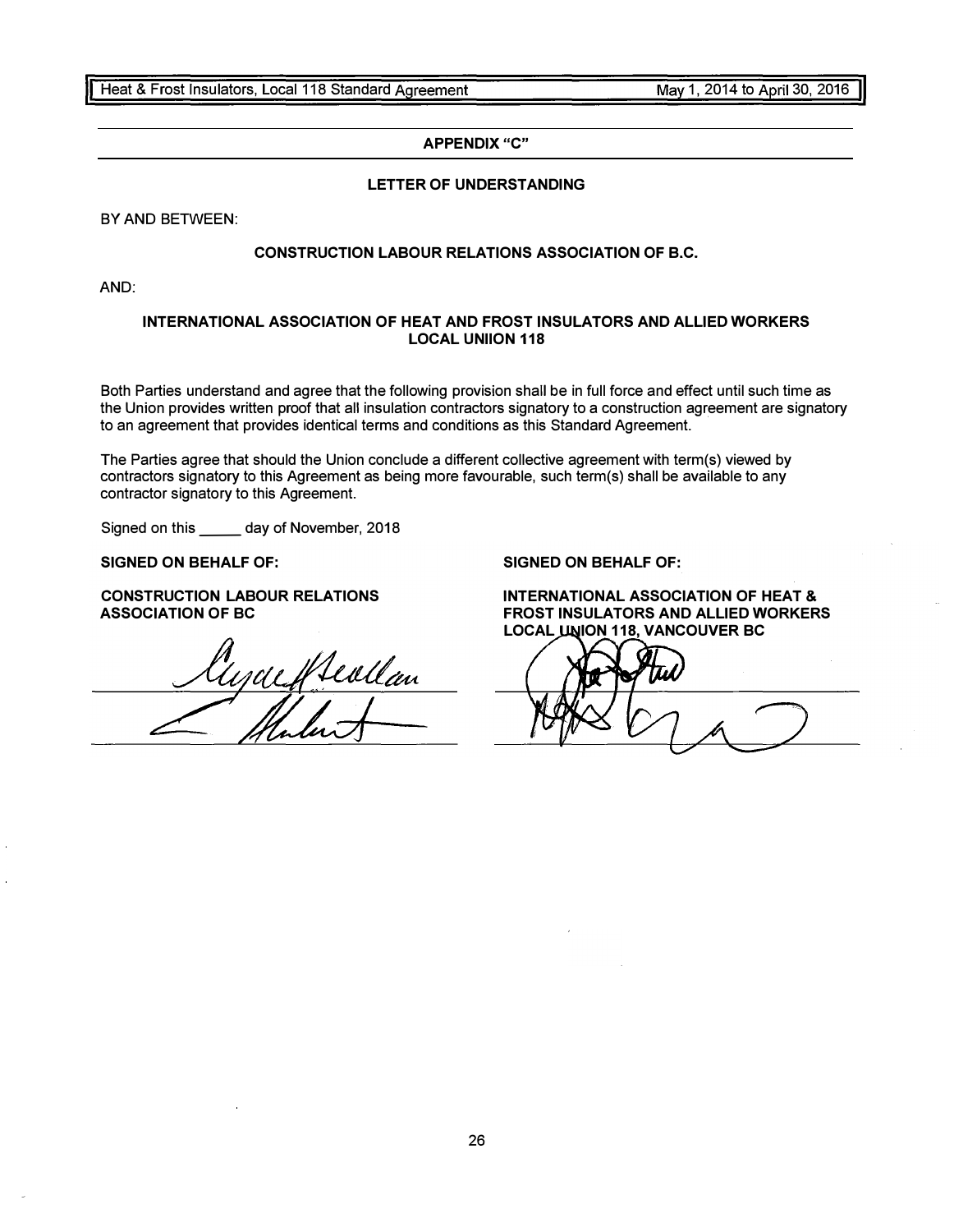#### APPENDIX "D"

#### LETTER OF UNDERSTANDING

#### BY AND BETWEEN:

#### CONSTRUCTION LABOUR RELATIONS ASSOCIATION OF B.C.

AND:

#### INTERNATIONAL ASSOCIATION OF HEAT AND FROST INSULATORS AND ALLIED WORKERS LOCAL UNION 118

The increasing costs of providing benefit plan coverage to employees governed by this Agreement is a concern to the parties. Improving economies of scale may be one possible means of limiting this increase in the future. Therefore, the parties agree that a subcommittee of CLR and the BCBCBTU shall be established to investigate both the advantages and the disadvantages of developing a union construction industry benefit plan. The subcommittee shall be authorized to bring forward recommendations, and such recommendations shall be subject to ratification by the parties. The foregoing shall not be interpreted to mean that any individual constituent union of the BCBCBTU would be required to participate in a union construction industry benefit plan, even if recommended by the subcommittee.

Signed on this day of November, 2018

SIGNED ON BEHALF OF:

CONSTRUCTION LABOUR RELATIONS

ASSOCIATION OF BC<br>Clycleffleullen

SIGNED ON BEHALF OF: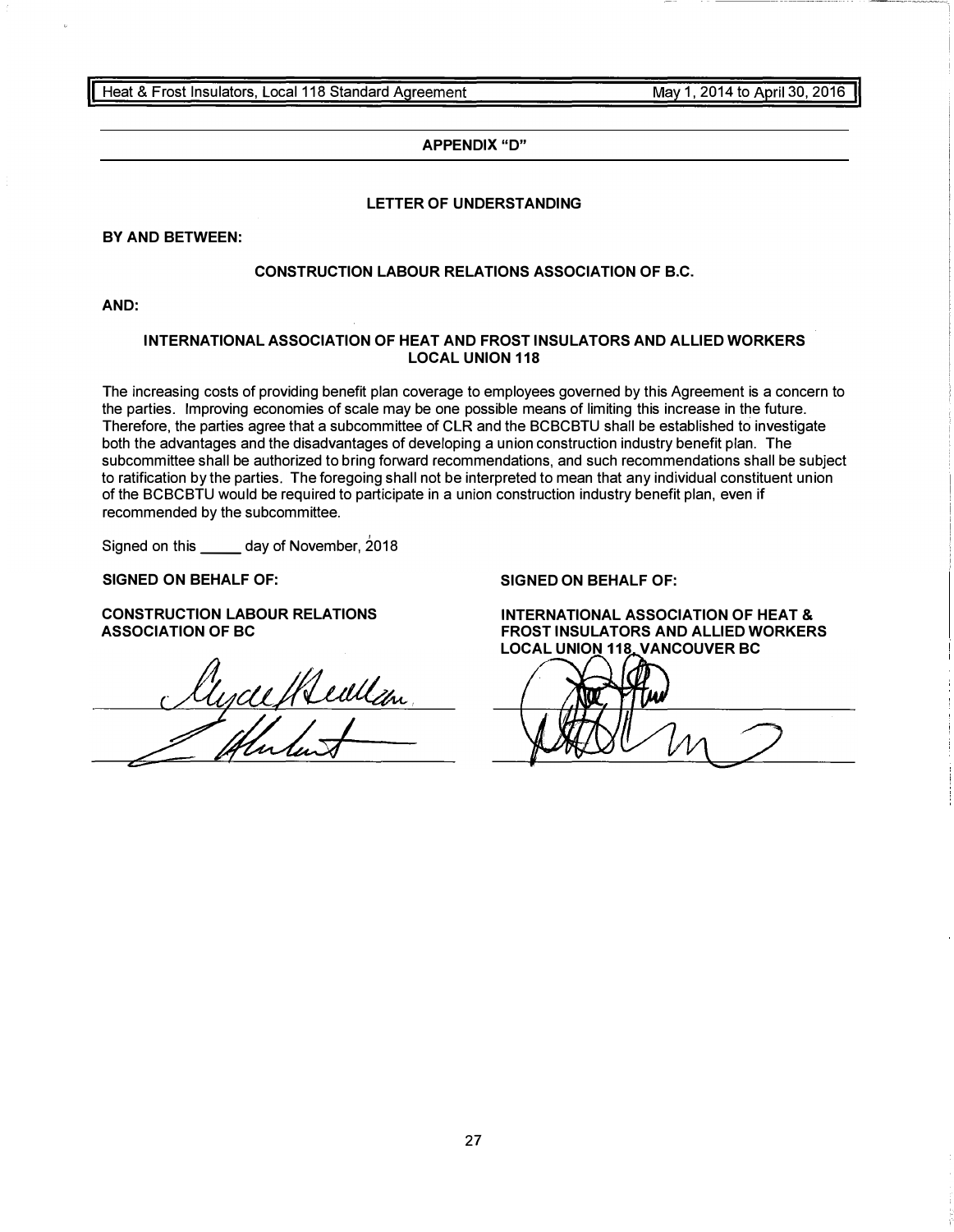May 1, 2014 to April 30, 2016 l

 $\overline{\phantom{a}}$ 

 $\mathcal{A}$ 

 $\frac{1}{\sqrt{2}}$ 

| <b>SCHEDULE OF WAGES AND FRINGE BENEFITS</b> |  |
|----------------------------------------------|--|
| <b>INDUSTRIAL</b>                            |  |

### **JOURNEYMAN**

|                                | May 1,<br>2014 | November 1,<br>2014 | May 1,<br>2015 |
|--------------------------------|----------------|---------------------|----------------|
| Wage                           | 35.89          | 35.89               | 37.01          |
| Vac. & Stat. Hol.<br>Pay (12%) | 4.307          | 4.307               | 4.441          |
| <b>Health &amp; Welfare</b>    | 3.345          | 3.345               | 3.345          |
| <b>Pension</b>                 | 5.35           | 5.35                | 5.60           |
| <b>Apprenticeship</b>          | 0.34           | 0.34                | 0.34           |
| <b>BCICA</b>                   | 0.21           | 0.21                | 0.21           |
| <b>Contract Admin.</b>         | 0.12           | 0.11                | 0.11           |
| <b>Education</b>               | 0.30           | 0.30                | 0.30           |
| <b>Health Hazard</b>           | 0.09           | 0.09                | 0.09           |
| <b>Rehabilitation</b>          | 0.02           | 0.02                | 0.02           |
| <b>BCYT</b> (deduction)        | 0.10           | 0.10                | 0.10           |
| <b>BCBCBTU</b>                 | 0.01           | 0.01                | 0.01           |
| <b>JAPlan</b>                  | 0.01           | 0.01                | 0.01           |
| Scholarship                    | 0.005          | 0.005               | 0.005          |

#### APPRENTICE WAGES

|                    | May 1,<br>2014 | May 1,<br>2015 |
|--------------------|----------------|----------------|
| $1st$ 3 months 50% | \$17.95        | \$18.51        |
| $2nd$ 3 months 55% | \$19.74        | \$20.36        |
| $2nd$ 6 months 60% | \$21.53        | \$22.21        |
| $3rd$ 6 months 65% | \$23.33        | \$24.06        |
| $4th$ 6 months 70% | \$25.12        | \$25.91        |
| $5th$ 6 months 75% | \$26.92        | \$27.76        |
| $6th$ 6 months 80% | \$28.71        | \$29.61        |
| $7th$ 6 months 85% | \$30.51        | \$31.46        |
| $8th$ 6 months 90% | \$32.30        | \$33.31        |
|                    |                |                |

### FOREMAN WAGES

|                        | May 1,<br>2014 | May 1,<br>2015 |
|------------------------|----------------|----------------|
| <b>Foreman (115%)</b>  | \$41.27        | \$42.56        |
| <b>General Foreman</b> | \$43.07        | \$44.41        |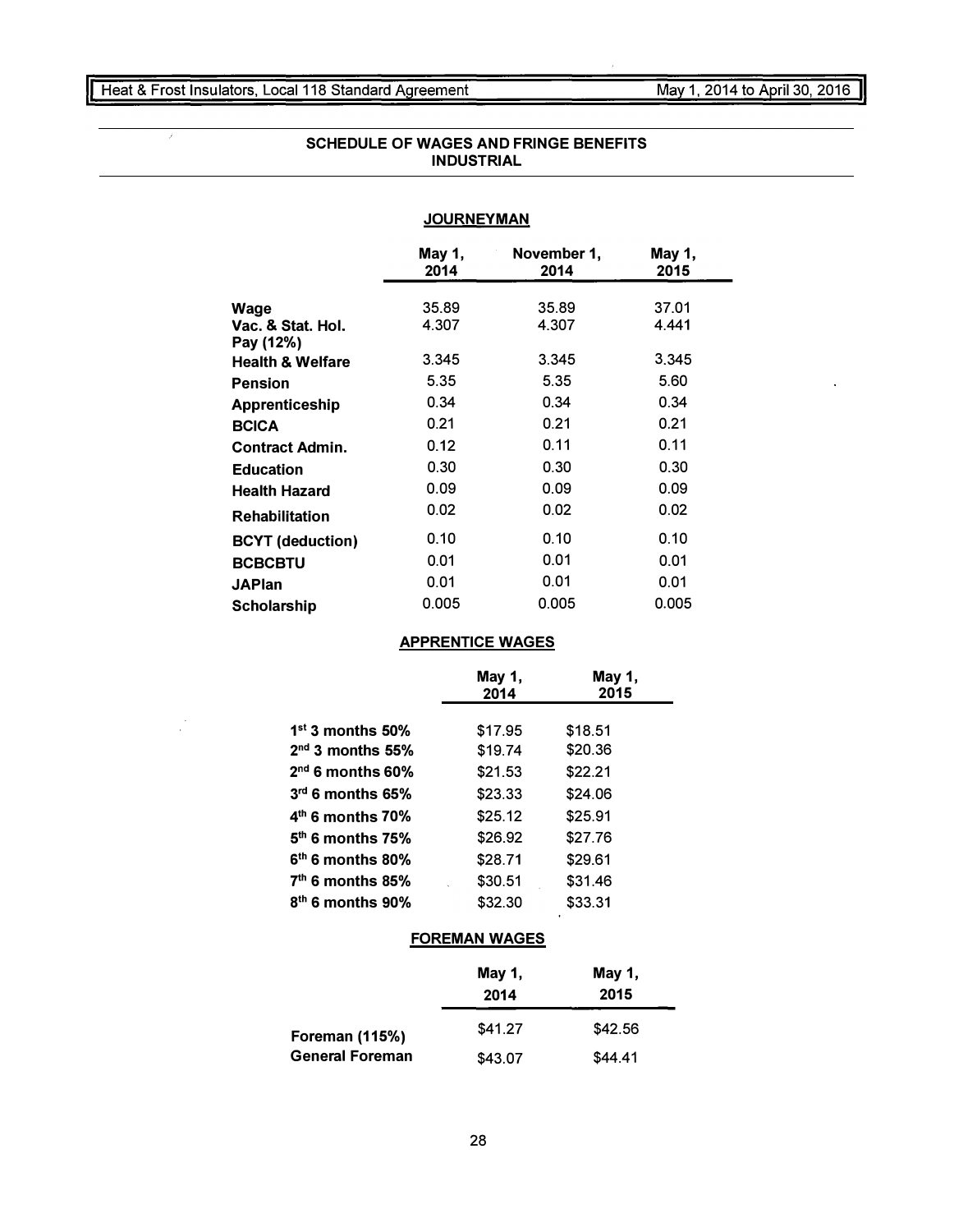Heat & Frost Insulators, Local 118 Standard Agreement

May 1, 2014 to April 30, 2016

#### DRUG & ALCOHOL ABUSE STATEMENT OF POLICY

- Where a pattern of chemical dependence is suspected or apparent and documented;
- And where the problem is affecting the Member's ability to do his assigned job;
- And where it may affect the safety of that or other tradesmen on that job;

The Union office will address the situation with that Member.

The discussion will be CONFIDENTIAL, NON-THREATENING AND SUPPORTIVE.

The Member in question will, at the initial discussion, be made aware of the Union's concern and a suggestion made that he or she seek help for the problem through the Rehabilitation Plan or any other resources at his disposal. The Member then has his choices. At this point, a time frame to effect a change in the pattern will be contracted with the Member.

Given a fair time allowance with no significant change in behaviour or a worsening of the situation, the Mandatory Referral process will take place. The Member will be re-confronted and informed that unless treatment is sought, dispatch privileges (may) will be revoked until there is evidence that the addiction had been dealt with in a recognized treatment process or facility.

> Further information can be obtained from the office of the CONSTRUCTION INDUSTRY REHABILITATION PLAN Telephone (604) 521-8611

In addition to their present Drug and Alcohol Policy, the parties to this agreement agree with the principles of the 2005 Canadian Model for Providing a Safe Workplace - Alcohol and Drug Guidelines and Work Rule (except the provisions dealing with pre-employment and random testing) (the "Canadian Model").

The parties are aware that BCBCBTU and CLR have formed a committee to examine an industry-wide drug and alcohol policy (the "Joint Policy"). If and when that committee recommends adoption of a policy, the parties agree to meet to consider replacing the Canadian Model with the Joint Policy.